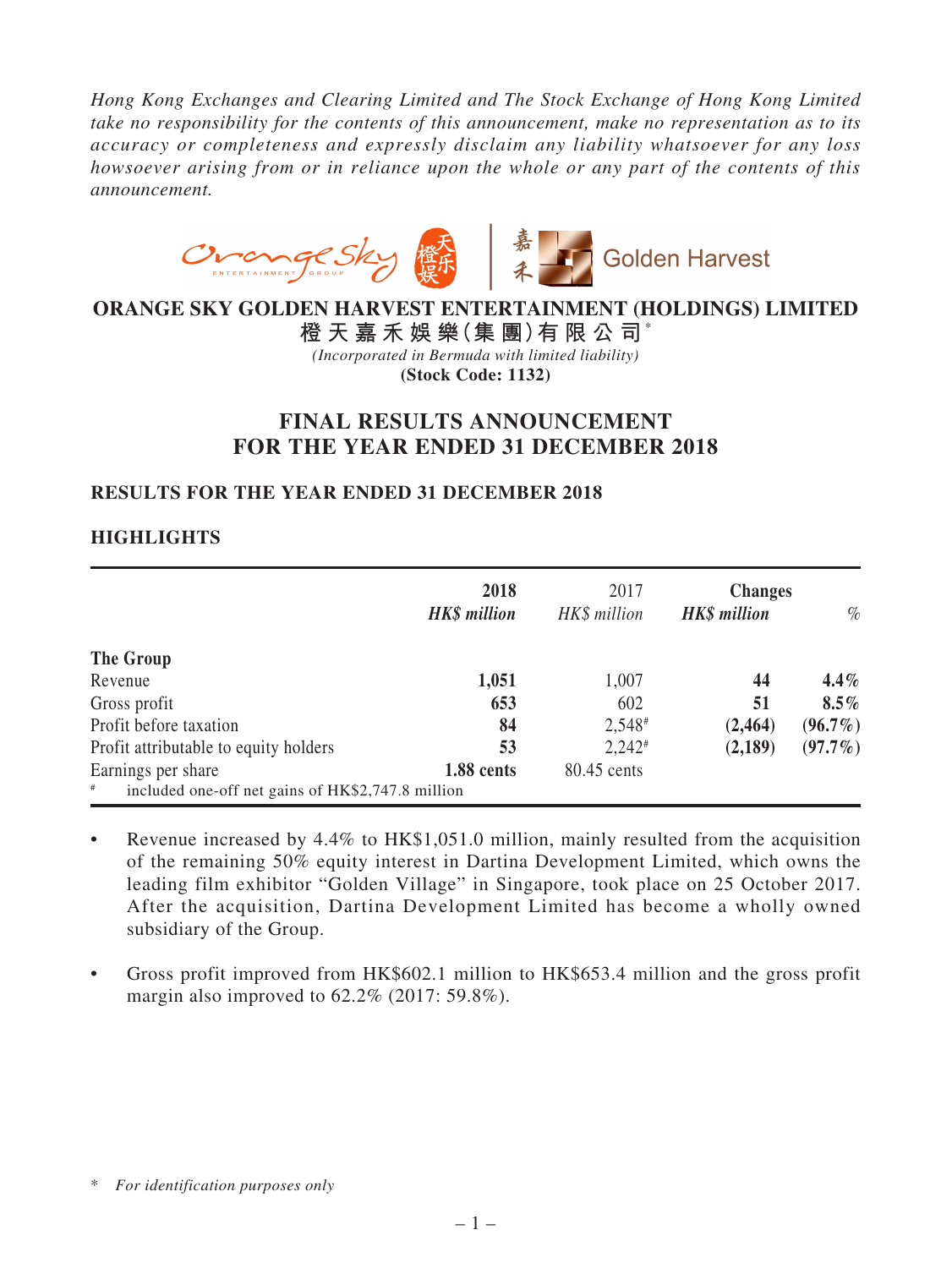- Profit attributable to the equity holders of the Company amounted to HK\$52.5 million as compared to HK\$2,242.1 million in last year. This was mainly due to several one-off items with net gains of HK\$2,747.8 million recorded in 2017 including gains on disposals, fair value change of derivative financial instruments, loss on re-measurement of liability component of convertible bonds, etc.
- Earnings per share decreased to 1.88 HK cents per share compared to 80.45 HK cents in last year.
- A special dividend of HK\$0.253 per share, in aggregate of approximately HK\$708.3 million, which was declared in January 2018, reflecting the confidence in the financial position of the Group. The Board of Directors does not recommend the declaration of final dividend for this year.
- The Group completed the disposal of film exhibition business in the Mainland China on 28 July 2017 with a gain contributed to the Group of approximately HK\$2,201.4 million.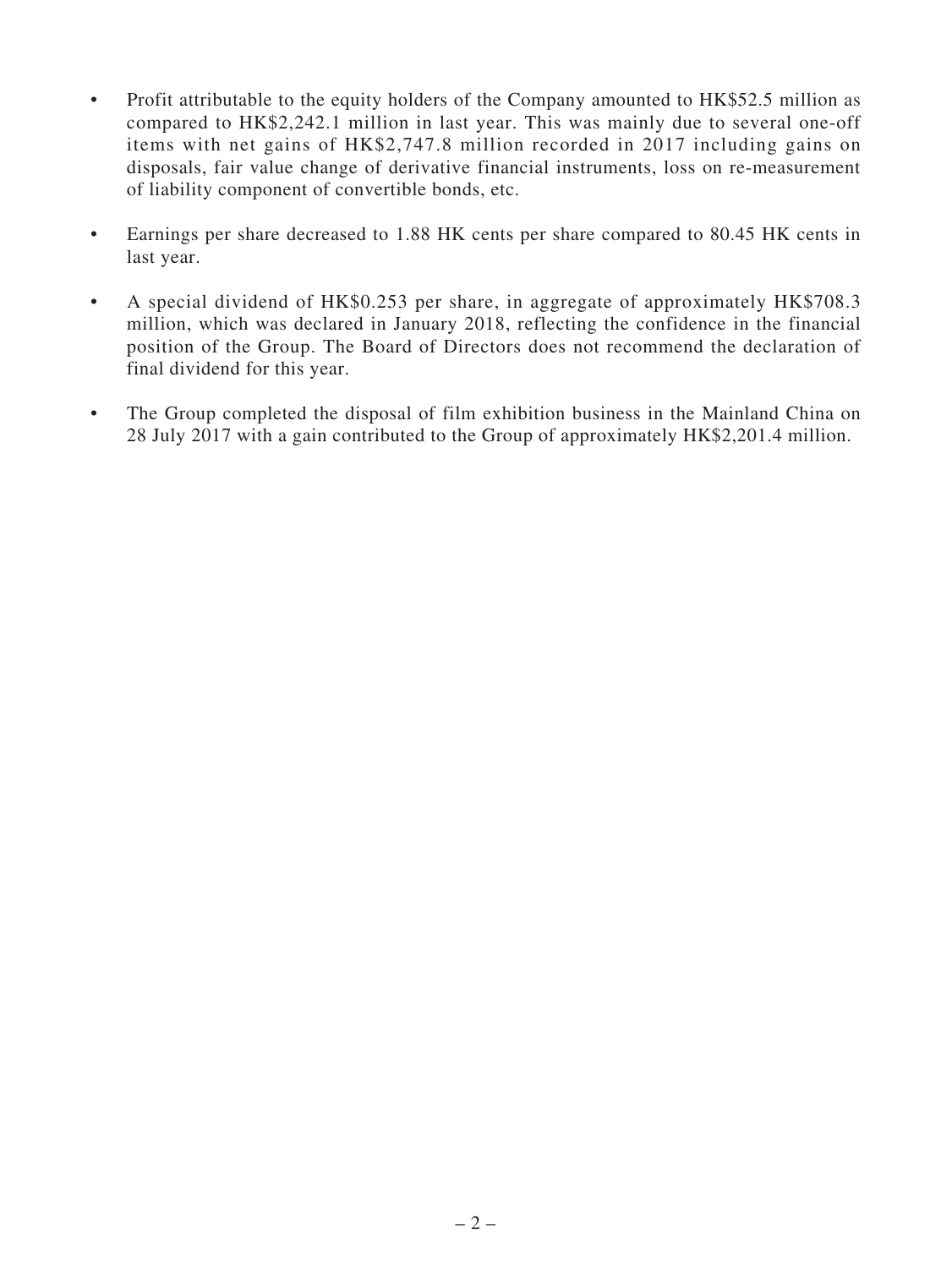## **RESULTS**

The Board (the "Board") of directors (the "Directors" and each a "Director") of Orange Sky Golden Harvest Entertainment (Holdings) Limited (the "Company") is pleased to announce the consolidated results of the Company and its subsidiaries (collectively, the "Group") for the year ended 31 December 2018 together with the comparative figures. The consolidated results have been reviewed by the audit committee of the Company (the "Audit Committee").

### **CONSOLIDATED INCOME STATEMENT**

*For the year ended 31 December 2018*

|                                                                     |                | 2018            | 2017                |
|---------------------------------------------------------------------|----------------|-----------------|---------------------|
|                                                                     | <b>Note</b>    | <b>HK\$'000</b> | HK\$'000            |
| Revenue                                                             | $\overline{4}$ | 1,050,972       | 1,006,599           |
| Cost of sales                                                       |                | (397, 581)      | (404, 490)          |
| <b>Gross profit</b>                                                 |                | 653,391         | 602,109             |
| Other revenue                                                       |                | 44,134          | 35,915              |
| Other net (loss)/income                                             |                | (13, 555)       | 2,778,752           |
| Selling and distribution costs                                      |                | (457,089)       | (485, 058)          |
| General and administrative expenses                                 |                | (123, 171)      | (279,700)           |
| Other operating expenses<br>Valuation gain on investment properties |                | (3,981)         | (109, 116)<br>8,200 |
| <b>Profit from operations</b>                                       |                | 99,729          | 2,551,102           |
| Finance costs                                                       | 6(a)           | (51,902)        | (77, 835)           |
| Share of profits of joint ventures                                  |                | 35,834          | 73,990              |
| Share of profits of associates                                      |                |                 | 887                 |
| <b>Profit before taxation</b>                                       | 6              | 83,661          | 2,548,144           |
| Income tax expense                                                  | $\overline{7}$ | (31,371)        | (309, 831)          |
| Profit for the year                                                 |                | 52,290          | 2,238,313           |
| <b>Attributable to:</b>                                             |                |                 |                     |
| Equity holders of the Company                                       |                | 52,529          | 2,242,136           |
| Non-controlling interests                                           |                | (239)           | (3,823)             |
| Profit for the year                                                 |                | 52,290          | 2,238,313           |
| Earnings per share (HK cent)                                        | 8              |                 |                     |
| Basic and diluted                                                   |                | 1.88            | 80.45               |
|                                                                     |                |                 |                     |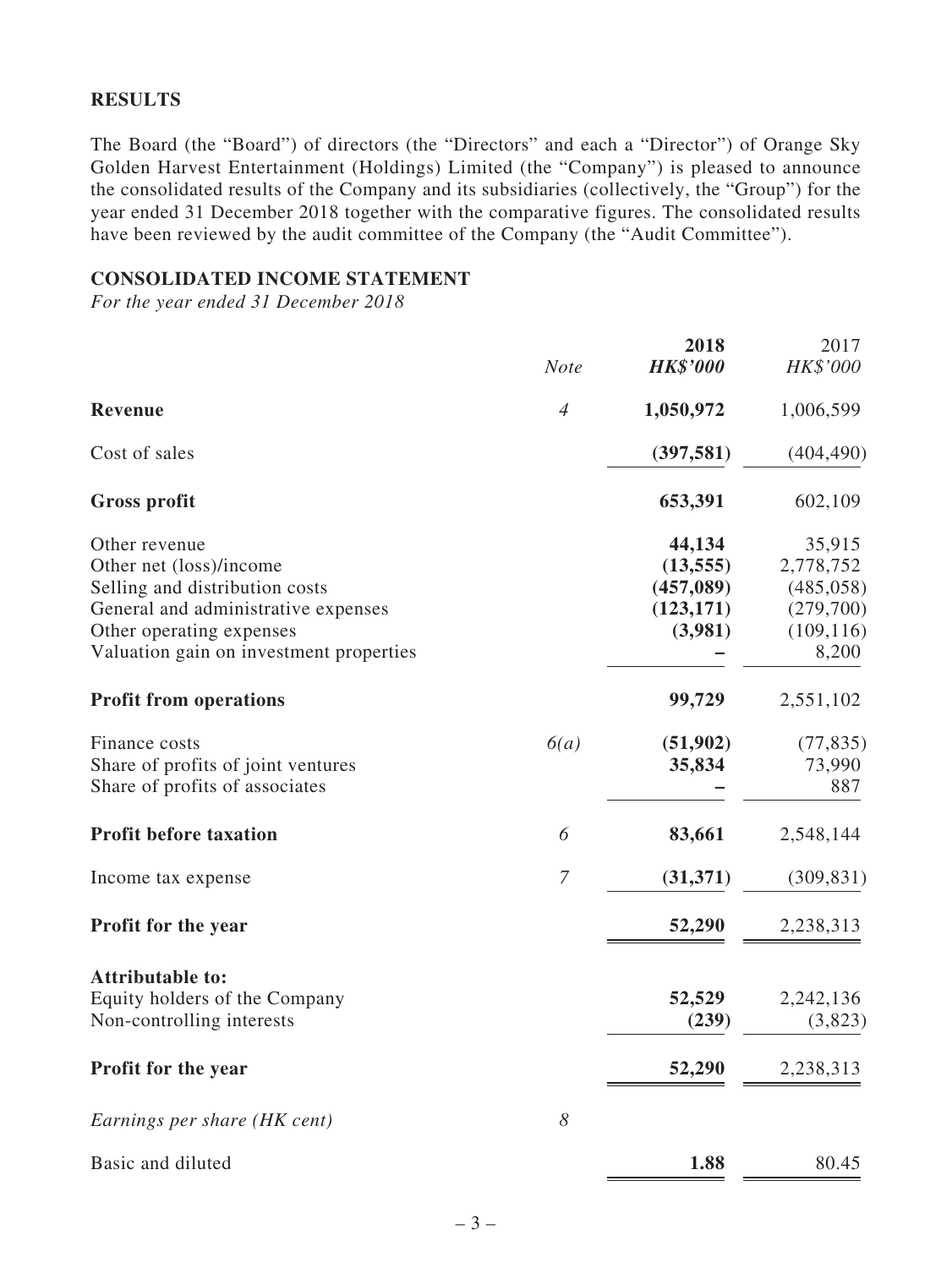# **CONSOLIDATED STATEMENT OF COMPREHENSIVE INCOME**

*For the year ended 31 December 2018*

|                                                                    | 2018<br><b>HK\$'000</b> | 2017<br>HK\$'000 |
|--------------------------------------------------------------------|-------------------------|------------------|
| Profit for the year                                                | 52,290                  | 2,238,313        |
| Other comprehensive income for the year:                           |                         |                  |
| Items that may be reclassified subsequently to<br>profit or loss:  |                         |                  |
| Exchange differences on translation of<br>financial statements of: |                         |                  |
| — subsidiaries outside Hong Kong                                   | (5,594)                 | 24,643           |
| - joint ventures outside Hong Kong                                 | 53                      | 15,049           |
| — associates outside Hong Kong                                     |                         | 254              |
|                                                                    | (5, 541)                | 39,946           |
| Total comprehensive income for the year                            | 46,749                  | 2,278,259        |
| Total comprehensive income attributable to:                        |                         |                  |
| Equity holders of the Company                                      | 46,963                  | 2,280,503        |
| Non-controlling interests                                          | (214)                   | (2,244)          |
|                                                                    |                         |                  |
| Total comprehensive income for the year                            | 46,749                  | 2,278,259        |

*Note:* There is no tax effect relating to the above components of comprehensive income.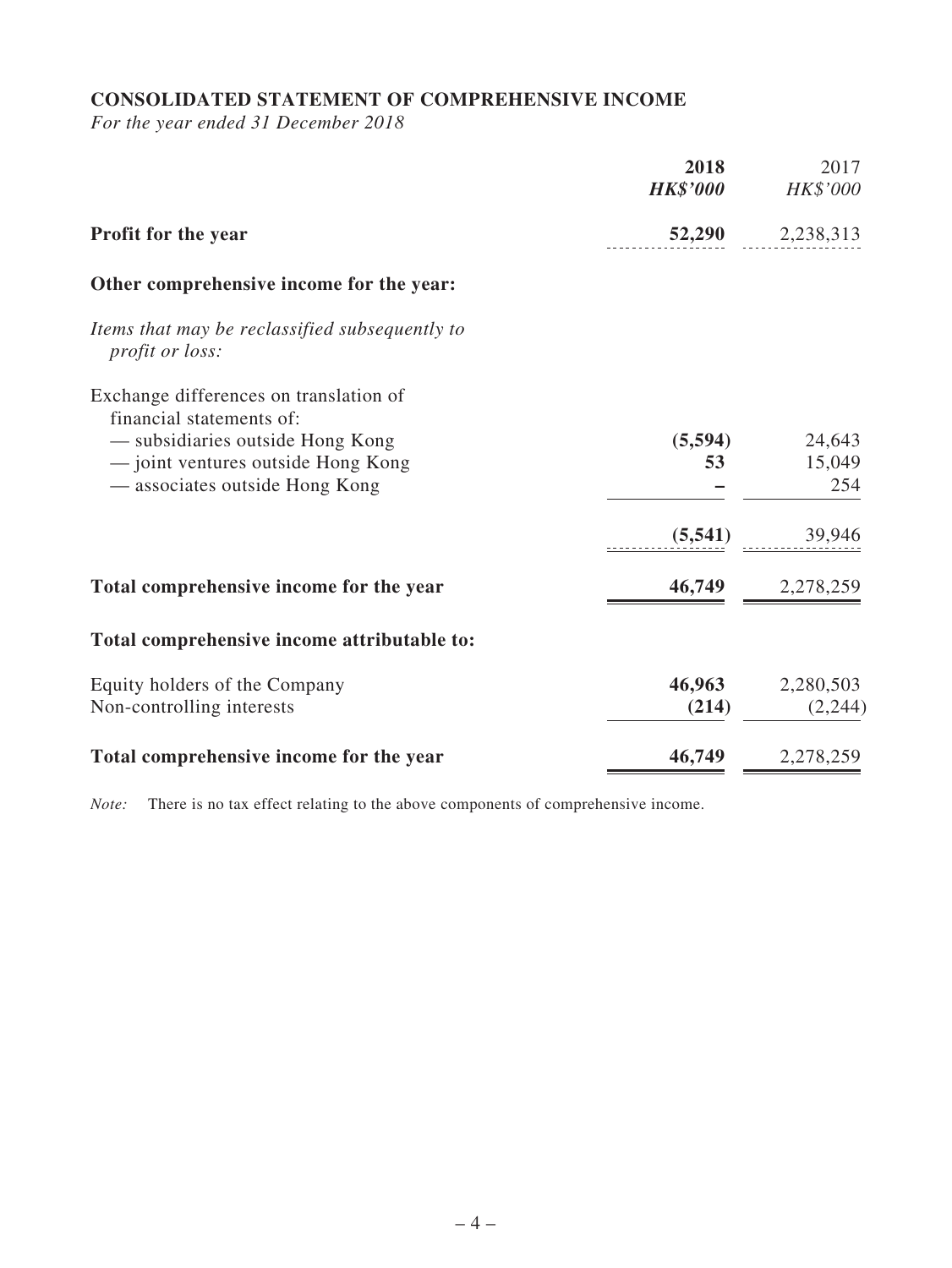# **CONSOLIDATED STATEMENT OF FINANCIAL POSITION**

*At 31 December 2018*

|                                                       | <b>Note</b> | 2018<br><b>HK\$'000</b> | 2017<br>HK\$'000   |
|-------------------------------------------------------|-------------|-------------------------|--------------------|
|                                                       |             |                         |                    |
| <b>Non-current assets</b>                             |             |                         |                    |
| Investment properties                                 |             | 50,000                  | 50,000             |
| Other property, plant and equipment<br>Leasehold land |             | 368,119<br>613,525      | 351,319<br>624,903 |
|                                                       |             |                         |                    |
|                                                       |             | 1,031,644               | 1,026,222          |
| Interest in a joint venture                           |             | 145,933                 | 142,937            |
| Other receivables, deposits and prepayments           |             | 40,058                  | 40,509             |
| Intangible assets                                     |             | 523,079                 | 525,625            |
| Goodwill                                              |             | 656,609                 | 658,001            |
| Pledged bank deposits                                 |             | 137,000                 | 137,000            |
|                                                       |             | 2,534,323               | 2,530,294          |
| <b>Current assets</b>                                 |             |                         |                    |
| Inventories                                           |             | 2,592                   | 2,759              |
| Film rights                                           |             | 34,868                  | 30,453             |
| Trade receivables                                     | 9           | 41,473                  | 50,920             |
| Other receivables, deposits and prepayments           |             | 122,835                 | 53,516             |
| Pledged bank deposits                                 |             |                         | 47,701             |
| Deposits and cash                                     |             | 1,290,095               | 1,961,126          |
|                                                       |             | 1,491,863               | 2,146,475          |
| <b>Current liabilities</b>                            |             |                         |                    |
| <b>Bank</b> loans                                     |             | 274,850                 | 359,790            |
| Trade payables                                        | 10          | 121,813                 | 114,199            |
| Other payables and accrued charges                    |             | 163,144                 | 200,276            |
| Deferred revenue                                      |             | 56,591                  | 71,180             |
| Obligations under finance leases                      |             |                         | 269                |
| Taxation payable                                      |             | 30,792                  | 38,455             |
|                                                       |             | 647,190                 | 784,169            |
| <b>Net current assets</b>                             |             | 844,673                 | 1,362,306          |
|                                                       |             |                         |                    |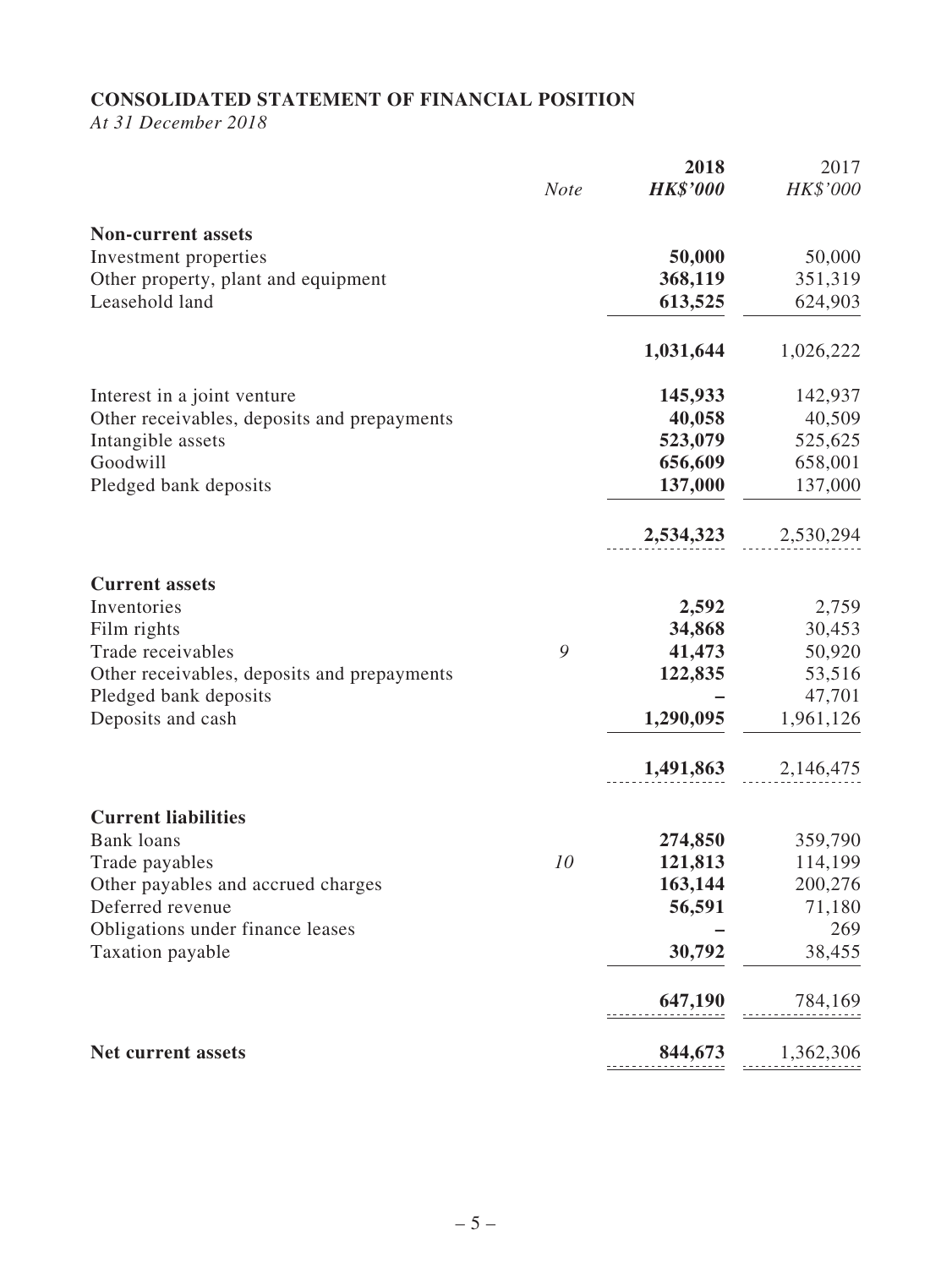|                                                                                                   | 2018<br><b>HK\$'000</b> | 2017<br>HK\$'000     |
|---------------------------------------------------------------------------------------------------|-------------------------|----------------------|
| <b>Total assets less current liabilities</b>                                                      | 3,378,996               | 3,892,600            |
| <b>Non-current liabilities</b>                                                                    |                         |                      |
| <b>Bank</b> loans<br>Deferred tax liabilities                                                     | 1,024,498<br>173,383    | 875,140<br>174,778   |
|                                                                                                   | 1,197,881               | 1,049,918            |
| <b>NET ASSETS</b>                                                                                 |                         | 2,181,115 2,842,682  |
| <b>CAPITAL AND RESERVES</b>                                                                       |                         |                      |
| Share capital<br>Reserves                                                                         | 279,967<br>1,901,693    | 279,967<br>2,563,046 |
| Total equity attributable to equity holders of<br>the Company<br><b>Non-controlling interests</b> | 2,181,660<br>(545)      | 2,843,013<br>(331)   |
| <b>TOTAL EQUITY</b>                                                                               | 2,181,115               | 2,842,682            |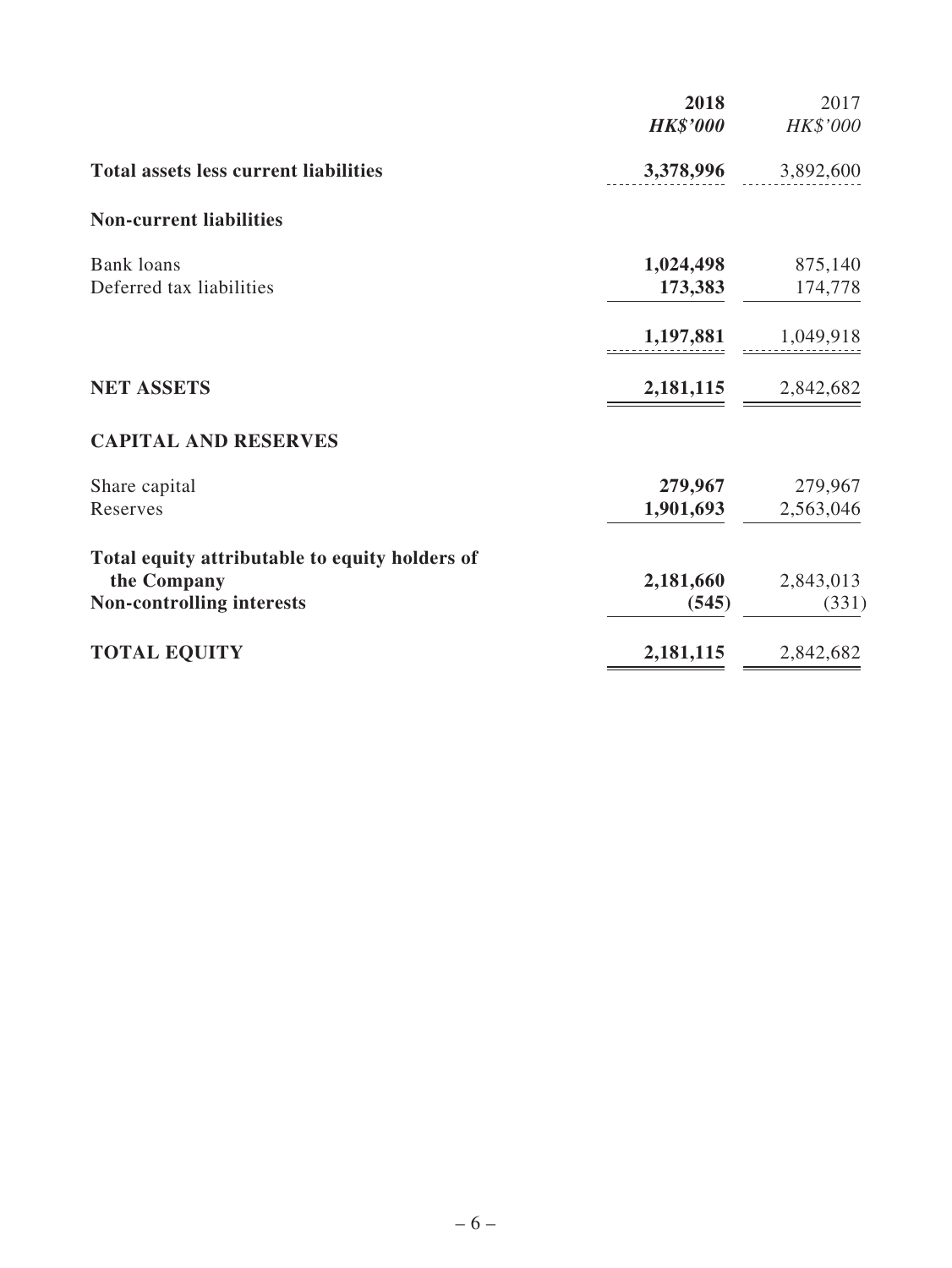# **NOTES TO THE FINANCIAL STATEMENTS**

### **1 STATEMENT OF COMPLIANCE**

The financial results set out in the announcement do not constitute the Group's consolidated financial statements for the year ended 31 December 2018 but are extracted from those financial statements.

The financial statements have been prepared in accordance with all applicable Hong Kong Financial Reporting Standards ("HKFRSs"), which collective term includes all applicable individual HKFRSs, Hong Kong Accounting Standards ("HKASs") and Interpretations issued by the Hong Kong Institute of Certified Public Accountants ("HKICPA"), accounting principles generally accepted in Hong Kong and the disclosure requirements of the Hong Kong Companies Ordinance. The financial statements also comply with the applicable disclosure provisions of the Rules Governing the Listing of Securities on The Stock Exchange of Hong Kong Limited (the "Listing Rules"). Significant accounting policies adopted by the Group are disclosed below.

The HKICPA has issued certain new and revised HKFRSs that are first effective or available for early adoption for the current accounting period of the Group. Note 3 provides information on any changes in accounting policies resulting from initial application of these developments to the extent that they are relevant to the Group for the current and prior accounting periods reflected in the financial statements.

#### **2 BASIS OF PREPARATION**

The consolidated financial statements for the year ended 31 December 2018 comprise the Group and the Group's interest in associates and a joint venture.

The preparation of financial statements in conformity with HKFRSs requires management to make judgements, estimates and assumptions that affect the application of policies and reported amounts of assets, liabilities, income and expenses. The estimates and associated assumptions are based on historical experience and various other factors that are believed to be reasonable under the circumstances, the results of which form the basis of making the judgements about carrying values of assets and liabilities that are not readily apparent from other sources. Actual results may differ from these estimates.

The estimates and underlying assumptions are reviewed on an ongoing basis. Revisions to accounting estimates are recognised in the period in which the estimate is revised if the revision affects only that period, or in the period of the revision and future periods if the revision affects both current and future periods.

Judgements made by management in the application of HKFRSs that have significant effect on the financial statements and major sources of estimation uncertainty are discussed in the annual report.

### **3 CHANGES IN ACCOUNTING POLICIES**

The HKICPA has issued a number of new HKFRSs and amendments to HKFRSs that are first effective for the current accounting period of the Group. Of these, the following developments are relevant to the Group's financial statements:

- (i) HKFRS 9, *Financial instruments*
- (ii) HKFRS 15, *Revenue from contracts with customers*
- (iii) HK(IFRIC) 22, *Foreign currency transactions and advance consideration*

None of these developments has had a material effect on how the Group's results and financial position for the current or prior years have been prepared or presented in this annual financial report.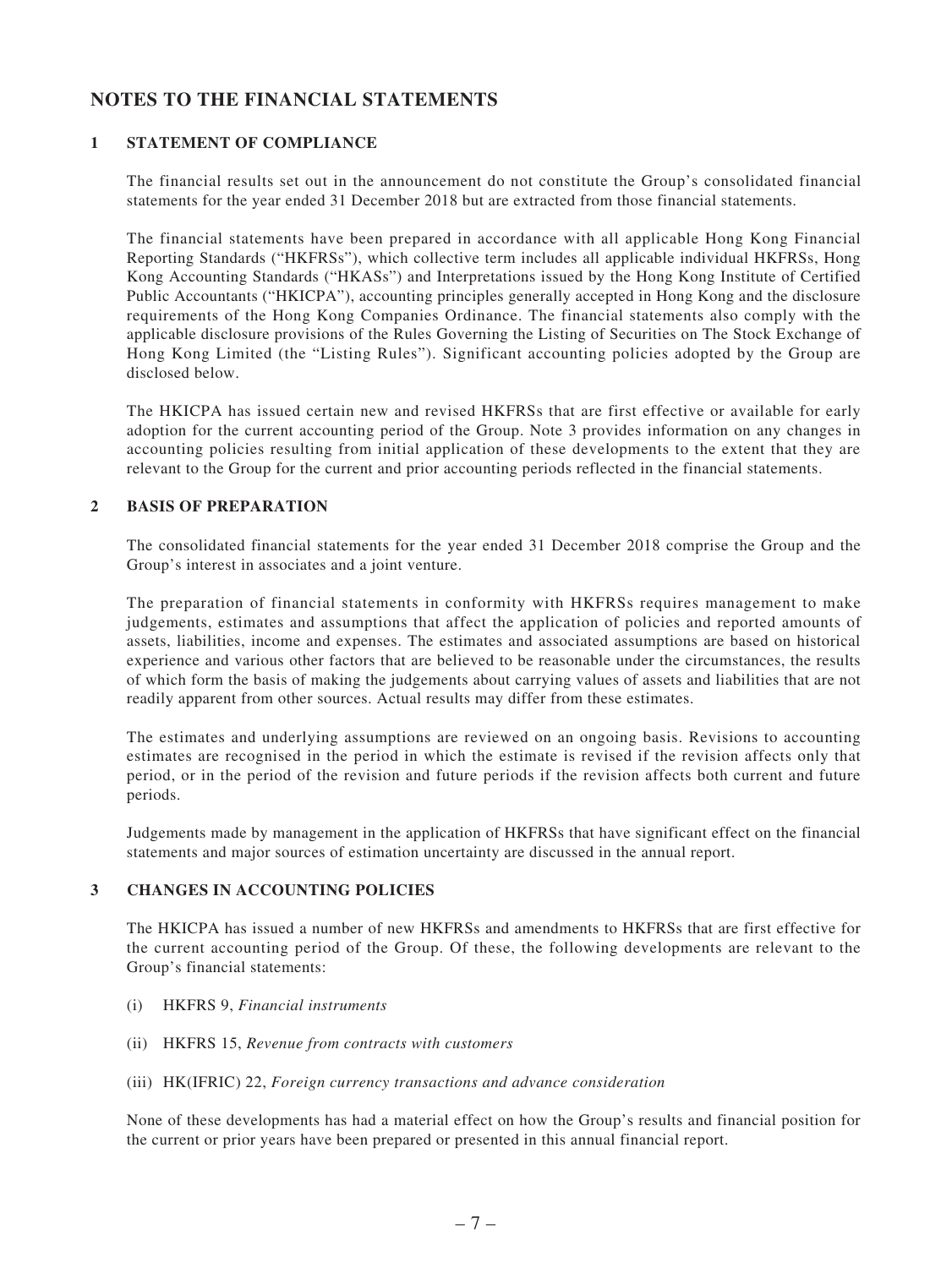The Group has not applied any new standard or interpretation that is not yet effective for the current accounting period.

#### **4 REVENUE**

Revenue represents income from the sale of film, video and television rights, film and TV drama distribution, theatre operation, promotion and advertising services, agency and consultancy services income, film royalty income and the proceeds from the sale of audio visual products.

The Group's customer base is diversified and there is no customer with whom transactions have exceeded 10% of the Group's revenue.

#### **5 SEGMENT REPORTING**

The Group manages its businesses by geography. In a manner consistent with the way in which information is reported internally to the Group's most senior executive management for the purposes of resources allocation and performance assessment, the Group has presented the following reportable segments. No operating segments have been aggregated to form the reportable segments, which are as follows:

- Hong Kong
- Mainland China
- Singapore
- **Taiwan**

The results of the Group's revenue from external customers for entities located in Hong Kong, Mainland China, Singapore and Taiwan are set out in the table below.

Each of the above reportable segments primarily derive their revenue from film exhibition, film and video distribution, film and television programme production and the provision of advertising and consultancy services. The reportable segments, Singapore and Taiwan, represent the Group's share of results of the joint ventures operating in Singapore and Taiwan, respectively. The joint venture in Singapore was reclassified to a subsidiary on 25 October 2017 following the acquisition of the remaining 50% equity interest in the joint venture by the Group. For the purposes of assessing segment performance and allocating resources between segments, the Group's senior executive management monitors the revenue and results attributable to each reportable segment on the following bases:

#### **Segment revenue and results**

Revenue is allocated to the reportable segments based on the local entities' location of external customers. Expenses are allocated to the reportable segments with reference to sales generated by those segments and the expenses incurred by those geographical locations or which otherwise arise from the depreciation and amortisation of assets attributable to those segments.

The measure used for reporting segment profit is adjusted operating profit after taxation where net finance costs, exchange differences and extraordinary items are excluded. To arrive at adjusted operating profit after taxation the Group's profit is further adjusted for items not specifically attributable to individual segments, such as directors' and auditors' remuneration and head office or corporate administration costs.

In addition to receiving segment information concerning operating profit after taxation, management is provided with segment information concerning revenue.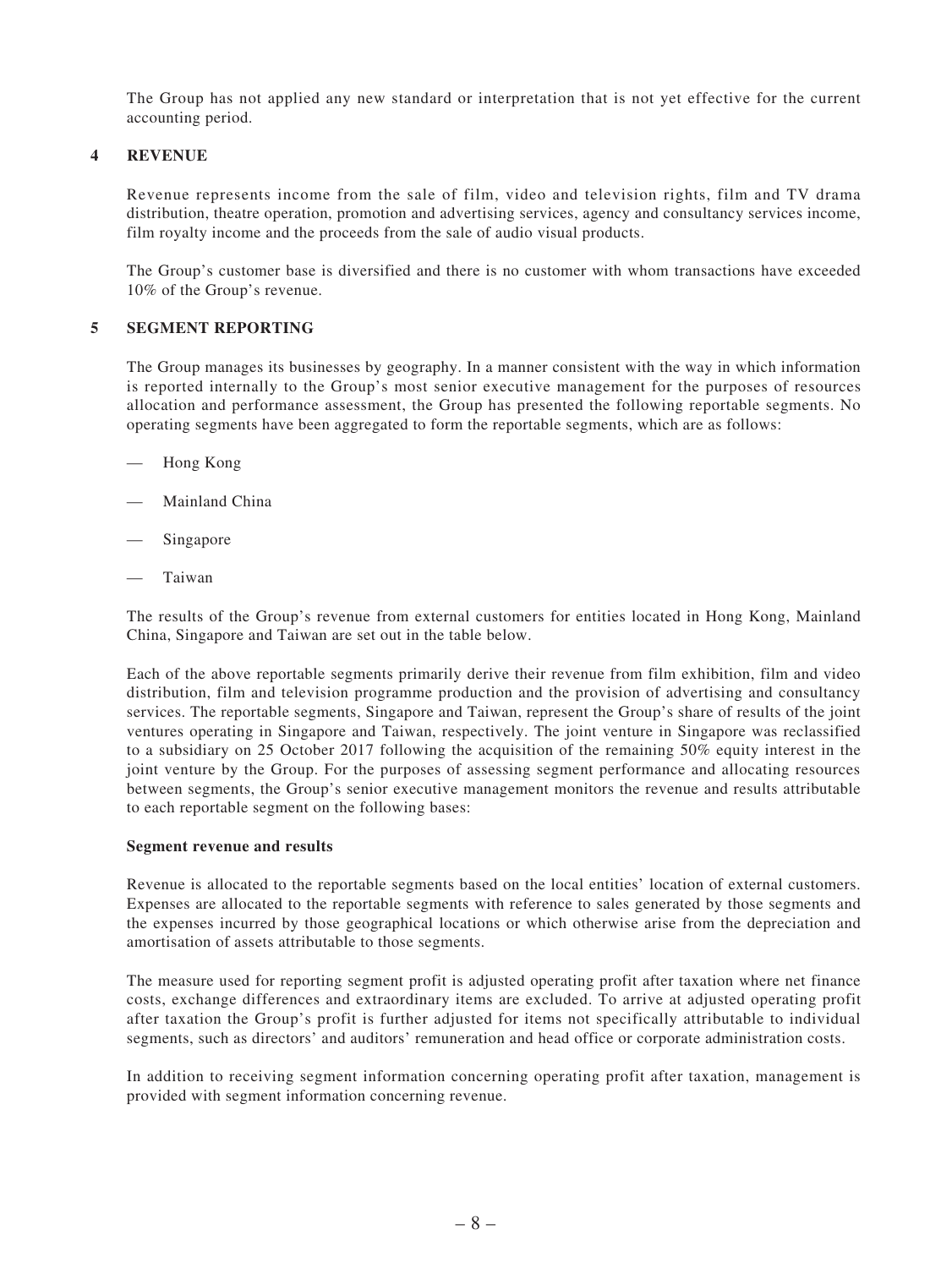Management evaluates performance primarily based on the operating profit including the share of results of joint ventures of each segment. Intra-segment pricing is generally determined on an arm's length basis.

Segment information regarding the Group's revenue and results by geographical market is presented below:

|                                                                             | <b>Hong Kong</b>           |                            | <b>Mainland China</b>   |                  | Singapore               |                   | Taiwan                  |                  | Consolidated                 |                              |
|-----------------------------------------------------------------------------|----------------------------|----------------------------|-------------------------|------------------|-------------------------|-------------------|-------------------------|------------------|------------------------------|------------------------------|
|                                                                             | 2018<br><b>HK\$'000</b>    | 2017<br>HK\$'000           | 2018<br><b>HK\$'000</b> | 2017<br>HK\$'000 | 2018<br><b>HK\$'000</b> | 2017<br>HK\$'000  | 2018<br><b>HK\$'000</b> | 2017<br>HK\$'000 | 2018<br><b>HK\$'000</b>      | 2017<br>HK\$'000             |
| Segment revenue:                                                            |                            |                            |                         |                  |                         |                   |                         |                  |                              |                              |
| Revenue<br>$-$ Exhibition<br>- Distribution and production<br>$-$ Corporate | 218,910<br>13,820<br>1,513 | 249,916<br>25,746<br>1,911 | —<br>165                | 547,383<br>442   | 822,139<br>37,226       | 492,164<br>12,931 | 479,393<br>2,368        | 471,366<br>8,463 | 1,520,442<br>53,579<br>1,513 | 1,760,829<br>47,582<br>1,911 |
| Reportable segment revenue                                                  | 234,243                    | 277,573                    | 165                     | 547,825          | 859,365                 | 505,095           | 481,761                 | 479,829          | 1,575,534                    | 1,810,322                    |
| Reportable segment profit/(loss)                                            | 8,872                      | 23,548                     | (31, 159)               | (26, 754)        | 149,890                 | 106,297           | 36,487                  | 30,914           | 164,090                      | 134,005                      |
| <b>Reconciliation - Revenue</b>                                             |                            |                            |                         |                  |                         |                   |                         |                  |                              |                              |
| Reportable segment revenue<br>Share of revenue from joint ventures          |                            |                            |                         |                  |                         |                   |                         |                  | 1,575,534                    | 1,810,322                    |
| in Singapore and Taiwan<br>Elimination of intra-segmental<br>revenue        |                            |                            |                         |                  |                         |                   |                         |                  | (481,761)<br>(25, 559)       | (796, 742)<br>(939)          |
| Others                                                                      |                            |                            |                         |                  |                         |                   |                         |                  | (17, 242)                    | (6,042)                      |
| Consolidated revenue                                                        |                            |                            |                         |                  |                         |                   |                         |                  | 1,050,972                    | 1,006,599                    |
| <b>Reconciliation - Profit</b><br>before taxation                           |                            |                            |                         |                  |                         |                   |                         |                  |                              |                              |
| Reportable profit<br>Unallocated operating (expenses)/                      |                            |                            |                         |                  |                         |                   |                         |                  | 164,090                      | 134,005                      |
| income, net                                                                 |                            |                            |                         |                  |                         |                   |                         |                  | (111, 561)                   | 2,108,131                    |
| Non-controlling interests<br>Income tax expense                             |                            |                            |                         |                  |                         |                   |                         |                  | (239)<br>31,371              | (3,823)<br>309,831           |
| Consolidated profit before taxation                                         |                            |                            |                         |                  |                         |                   |                         |                  | 83,661                       | 2,548,144                    |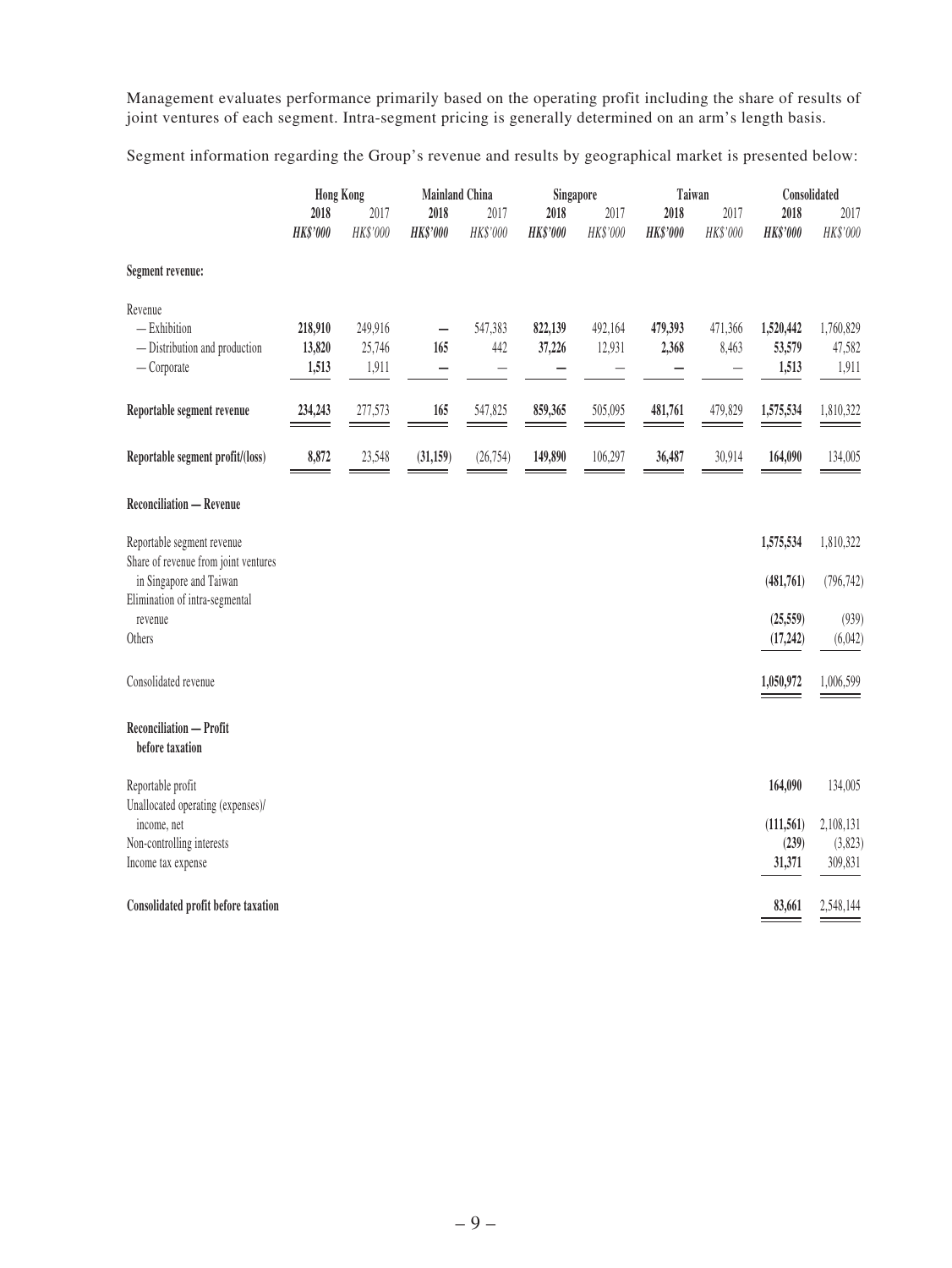#### **6 PROFIT BEFORE TAXATION**

Profit before taxation is arrived at after charging/(crediting):

#### **(a) Finance costs**

|     |                                                          | 2018            | 2017      |
|-----|----------------------------------------------------------|-----------------|-----------|
|     |                                                          | <b>HK\$'000</b> | HK\$'000  |
|     | Interest on bank loans                                   | 46,258          | 26,807    |
|     | Interest on convertible bonds                            |                 | 27,819    |
|     | Interest on put options to non-controlling interests     |                 | 13,175    |
|     | Finance charges on obligations under finance leases      | 9               | 1,810     |
|     | Other ancillary borrowing costs                          | 5,635           | 8,224     |
|     |                                                          | 51,902          | 77,835    |
| (b) | Staff costs (excluding directors' emoluments)            |                 |           |
|     |                                                          | 2018            | 2017      |
|     |                                                          | <b>HK\$'000</b> | HK\$'000  |
|     | Salaries, wages and other benefits (note $(i)$ )         | 125,281         | 159,928   |
|     | Contributions to defined contribution retirement plans   | 12,283          | 3,353     |
|     |                                                          | 137,564         | 163,281   |
| (c) | <b>Other items</b>                                       |                 |           |
|     |                                                          | 2018            | 2017      |
|     |                                                          | <b>HK\$'000</b> | HK\$'000  |
|     | Cost of inventories                                      | 38,355          | 33,789    |
|     | Cost of services provided                                | 353,413         | 364,361   |
|     | Depreciation of property, plant and equipment            | 75,192          | 28,969    |
|     | Amortisation of intangible assets                        | 1,482           | 740       |
|     | Amortisation of film rights (note (ii))                  | 5,813           | 6,340     |
|     | Impairment of goodwill                                   |                 | 34,000    |
|     | Impairment of film rights                                | 2,069           | 19,649    |
|     | Write-off of trade receivables                           |                 | 6,548     |
|     | Impairment of other receivables                          |                 | 10,897    |
|     | Impairment of available-for-sale equity securities       |                 | 6,210     |
|     | Auditors' remuneration                                   | 2,950           | 5,997     |
|     | Operating lease charges in respect of land and buildings |                 |           |
|     | - minimum lease payments                                 | 108,770         | 157,447   |
|     | - contingent rentals                                     | 15,615          | 11,034    |
|     | Rental income less direct outgoings                      | (9,673)         | (14, 395) |

*Notes:* (i) The amount includes provision for long service payments.

 (ii) The amortisation of film rights for the year is included in "Cost of sales" in the consolidated income statement.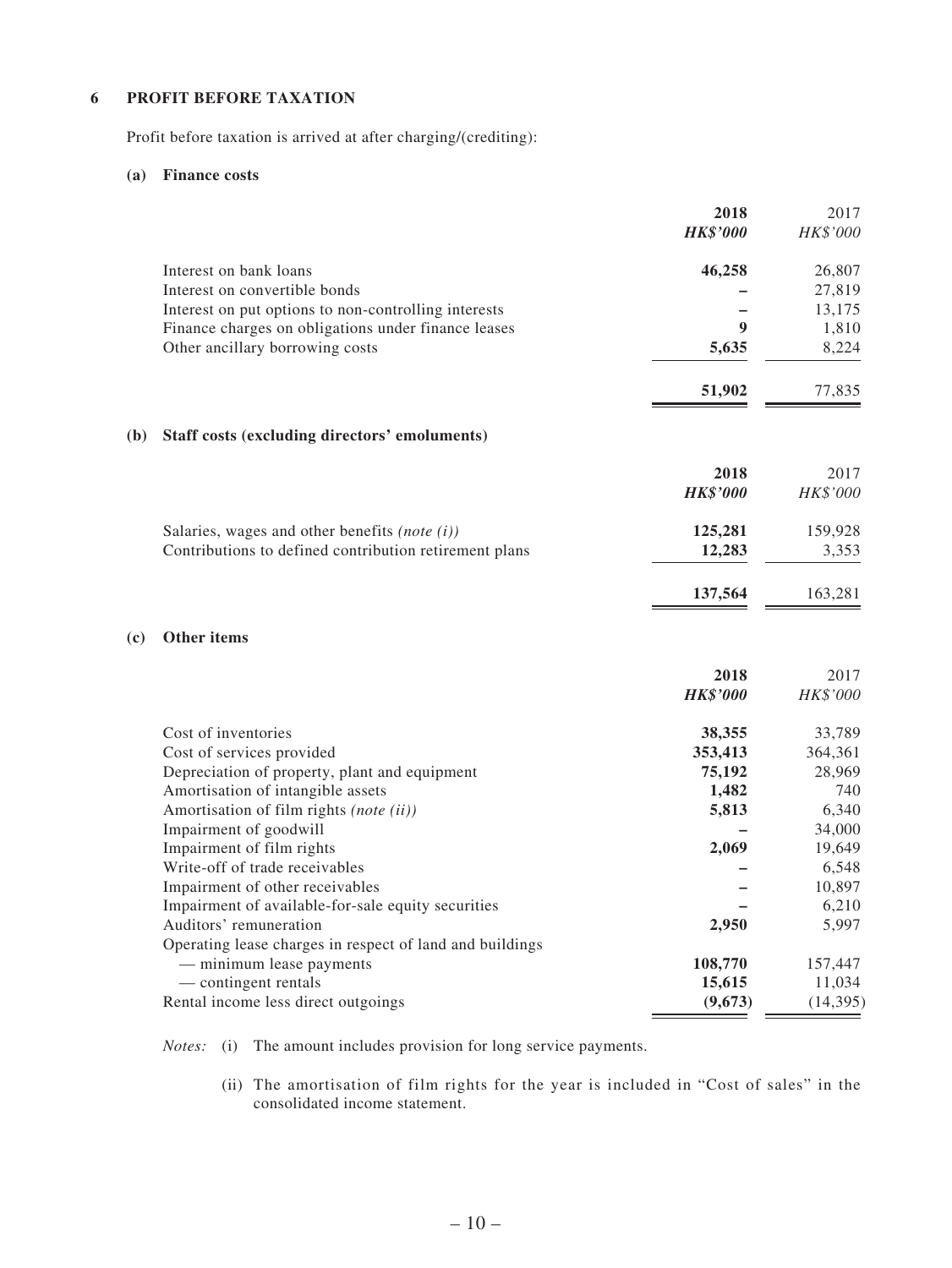### **7 INCOME TAX IN THE CONSOLIDATED INCOME STATEMENT**

Taxation in the consolidated income statement represents:

| 2018<br><b>HK\$'000</b> | 2017<br>HK\$'000 |
|-------------------------|------------------|
|                         |                  |
| 420                     | 1,868            |
| 34,128                  | 326,053          |
| (2, 559)                | (1, 423)         |
| 31,989                  | 326,498          |
|                         |                  |
| (618)                   | (16, 667)        |
| 31,371                  | 309,831          |
|                         |                  |

#### *Notes:*

- (i) The provision for Hong Kong Profits Tax for 2018 is calculated at  $16.5\%$  (2017:  $16.5\%$ ) of the estimated assessable profits for the year.
- (ii) The provision for the Mainland China Corporate Income Tax of the subsidiaries established in the Mainland China is calculated at 25% (2017: 25%) of the estimated taxable profits for the year.
- (iii) The provision for Singapore Corporate Income Tax of the subsidiaries established in Singapore is calculated at 17% (2017: 17%) of the estimated taxable profits for the year.
- (iv) During the year ended 31 December 2018, the Group paid HK\$3,936,000 (2017: HK\$4,315,000) for income taxes on distributed earnings from its joint venture in Taiwan.

 During the year ended 31 December 2018, the Group provided HK\$4,570,000 (2017: HK\$3,790,000) for income taxes on accumulated earnings generated by its joint venture in Taiwan which will be distributed to the Group in the foreseeable future.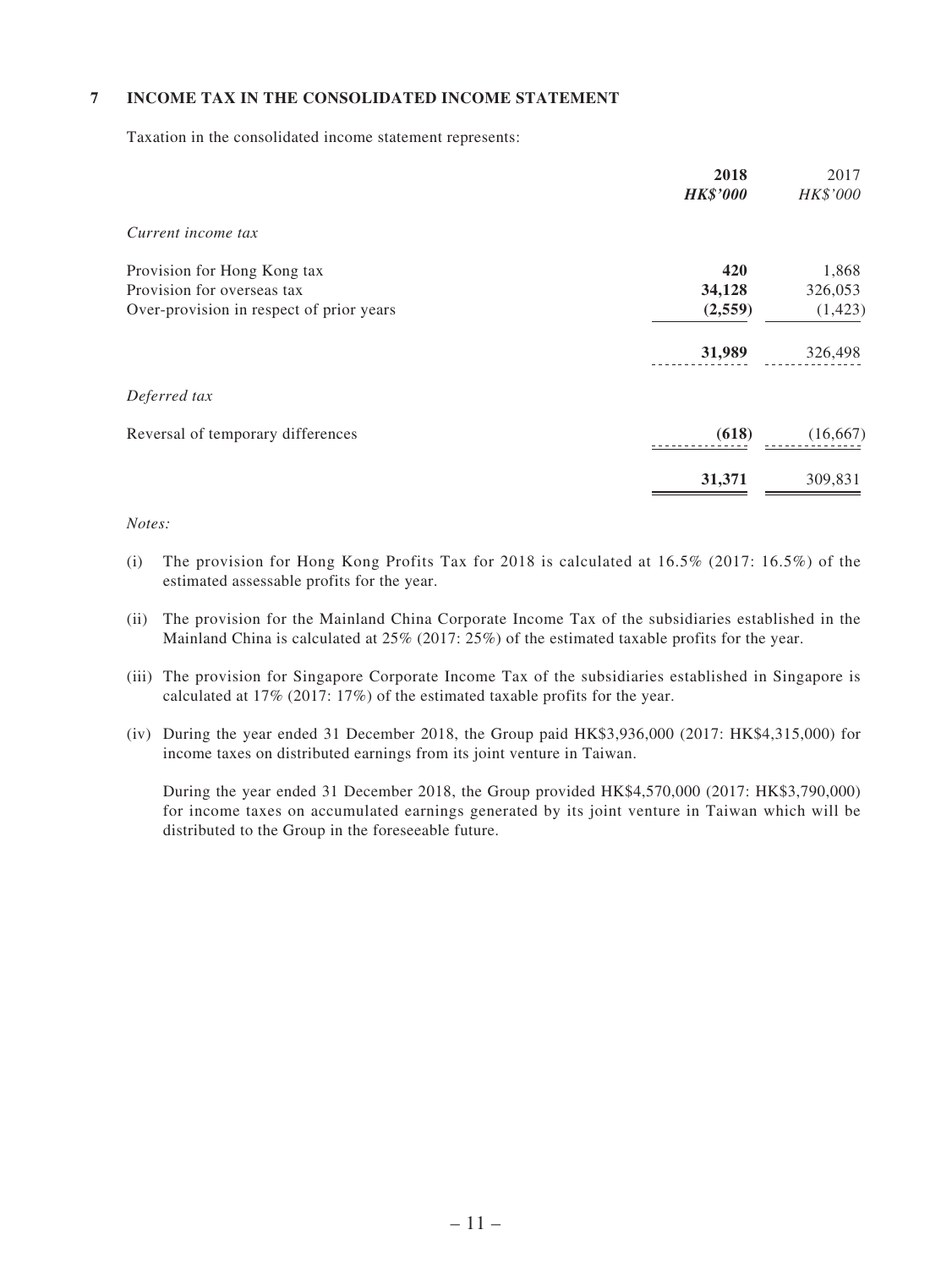#### **8 EARNINGS PER SHARE**

#### **(a) Basic earnings per share**

The calculation of basic earnings per share is based on the earnings attributable to equity holders of the Company of HK\$52,529,000 (2017: earnings of HK\$2,242,136,000) and the weighted average number of ordinary shares of 2,799,669,050 (2017: 2,786,995,888), in issue during the year, calculated as follows:

|                                                              | 2018<br>Number of<br>shares | 2017<br>Number of<br>shares |
|--------------------------------------------------------------|-----------------------------|-----------------------------|
| Issued ordinary shares at 1 January                          | 2,799,669,050               | 2,742,519,248               |
| Effect of shares repurchased                                 |                             | (7,704,657)                 |
| Effect of share options exercised                            |                             | 47,724,131                  |
| Effect of conversion of convertible bonds                    |                             | 4,457,166                   |
| Weighted average number of ordinary shares as at 31 December | 2,799,669,050               | 2,786,995,888               |

#### **(b) Diluted earnings per share**

Diluted earnings per share is calculated by adjusting the weighted average number of ordinary shares outstanding to assume exercise of conversion of all dilutive potential ordinary shares. The Company does not have any dilutive potential ordinary shares as at 31 December 2018 (2017: Nil). Diluted earnings per share for the year ended 31 December 2018 is the same as the basic earnings per share.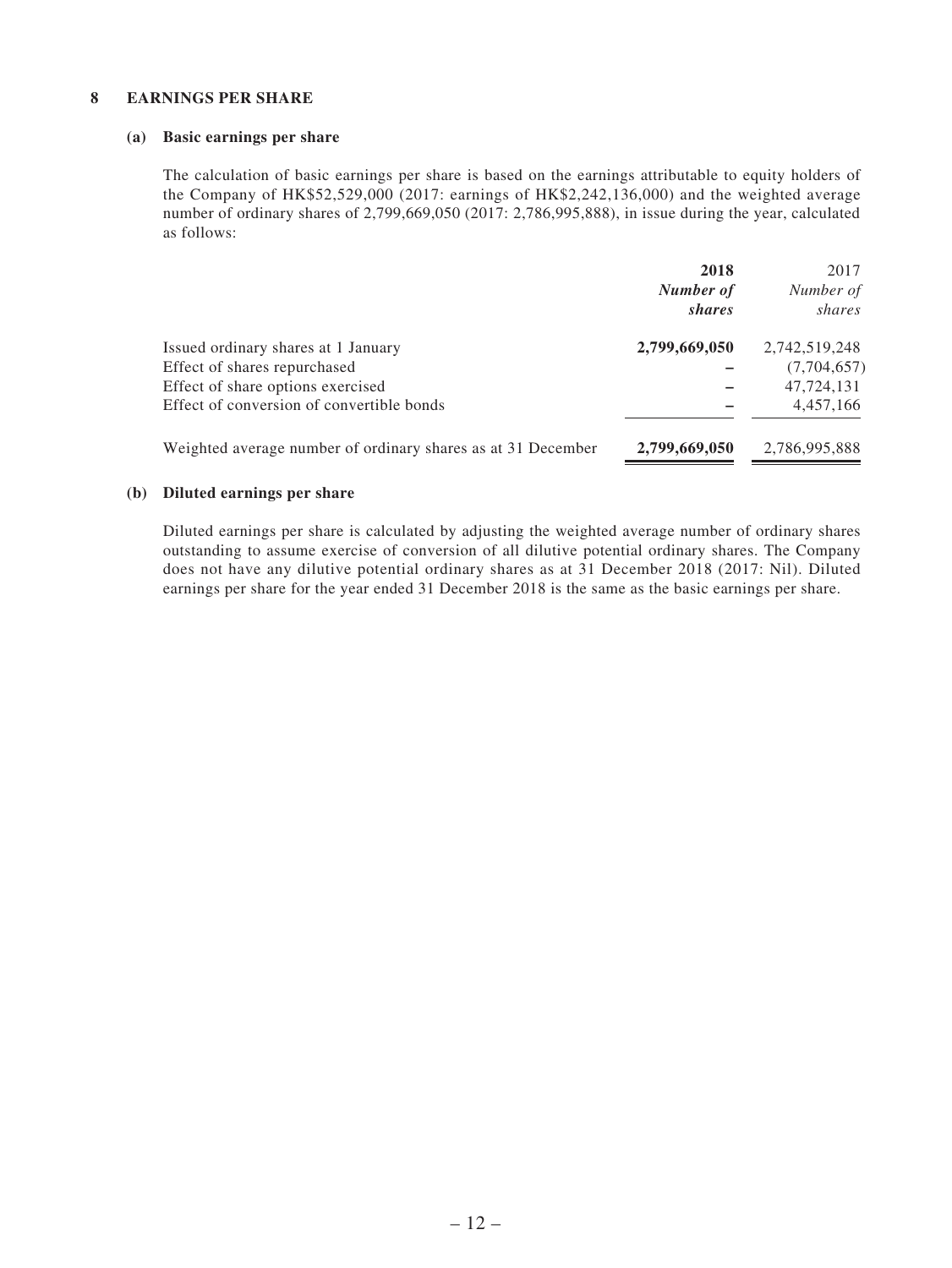#### **9 TRADE RECEIVABLES**

The Group usually grants credit periods ranging from one to three months. Each customer has a credit limit and overdue balances are regularly reviewed by management.

As of the end of the reporting period, the ageing analysis of trade receivables, based on the invoice date and net of allowance for doubtful debts, is as follows:

|                           | 2018<br><b>HK\$'000</b> | 2017<br>HK\$'000 |
|---------------------------|-------------------------|------------------|
| Within 1 month            | 25,328                  | 42,125           |
| Over 1 month to 2 months  | 10,067                  | 5,228            |
| Over 2 months to 3 months | 3,779                   | 196              |
| Over 3 months             | 2,299                   | 3,371            |
|                           | 41,473                  | 50,920           |
|                           |                         |                  |

### **10 TRADE PAYABLES**

The ageing analysis of trade payables, based on the invoice date, as of the end of the reporting period is as follows:

| 2018            | 2017     |
|-----------------|----------|
| <b>HK\$'000</b> | HK\$'000 |
| 106,358         | 100,001  |
| 3,424           | 1,989    |
| 350             | 1,323    |
| 11,681          | 10,886   |
| 121,813         | 114,199  |
|                 |          |

#### **11 DIVIDENDS**

During the year ended 31 December 2018, the Group declared a special dividend of HK\$0.253 per ordinary share amounting to a total of HK\$708,316,000.

The directors do not recommend the payment of final dividend for the year ended 31 December 2018 (2017: Nil).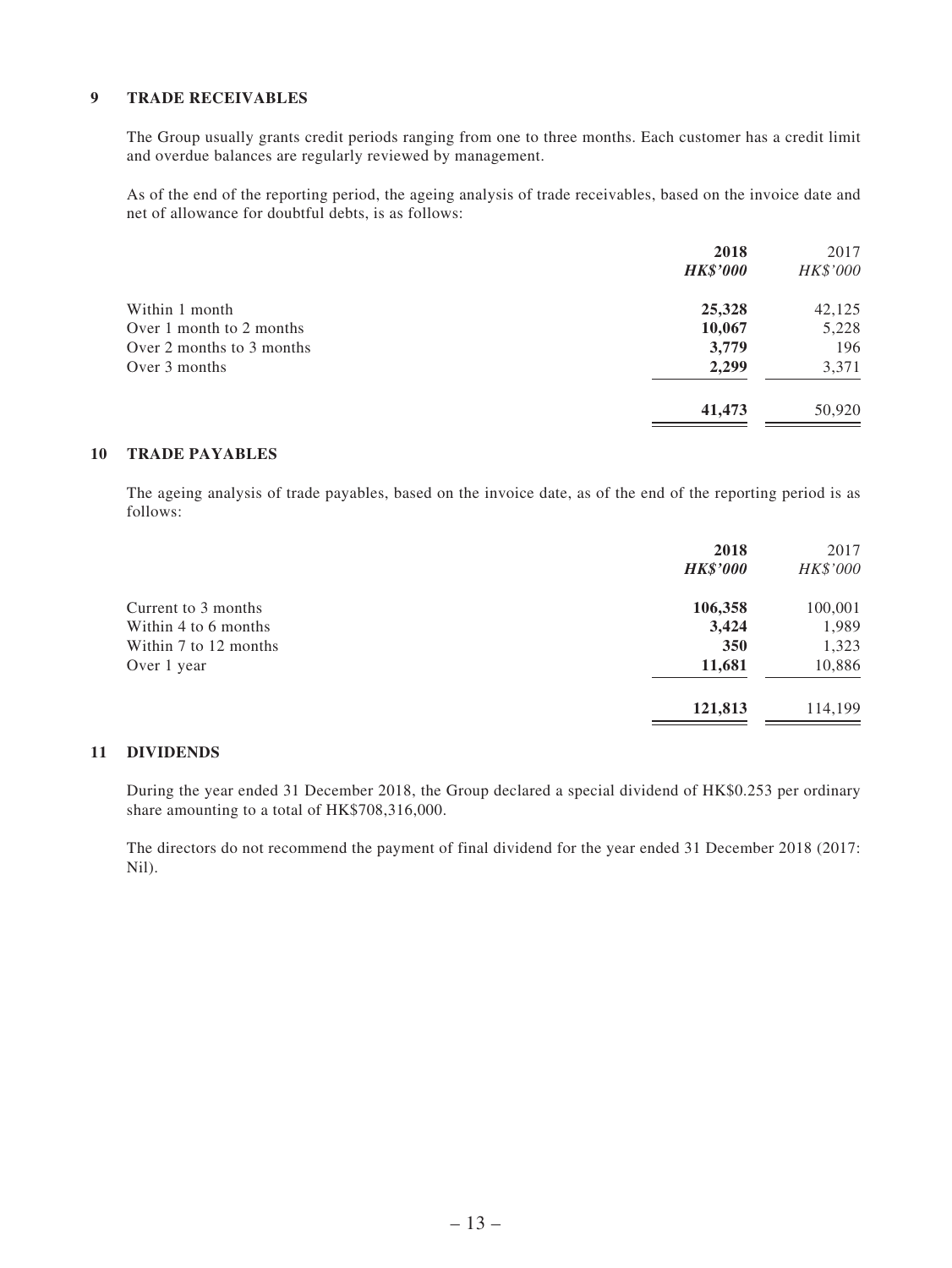# **MANAGEMENT DISCUSSION AND ANALYSIS**

### **Business Review**

After almost half a century of operation and development, the Group has become a world's premier Chinese language film entertainment company primarily engaging in film exhibition, Film and TV Programme production and distribution business. Since its inception, the Group has produced and financed over 600 movies, plays an important role in distribution of Chinese language movies. To date, we own a movie library with more than 140 films for distribution.

In addition, the Group has recently expanded into the live show performance and has a plan to expand into the entertainment centre business, to capitalise our branding and goodwill and further utilise the resources, creativity and management expertise in the entertainment industry, so as to commodity our intelligent property rights.

## *Film Exhibition*

The Group completed the acquisition of the remaining 50% interest in our Singapore business and the disposal of the Mainland China Exhibition business in 2017.

In 2018, we opened a cinema with 6 screens in Singapore, opened a cinema with 20 screens in Taiwan, opened 2 cinemas with 6 screens in Hong Kong and closed a cinema with 5 screens in Hong Kong. At 31 December 2018, we operated 34 cinemas with 276 screens in total across Hong Kong, Singapore and Taiwan. Our cinemas served over 26 million guests as compared to nearly 40 million guests in last year since we disposed of all cinemas in the Mainland China in July 2017. The major Hollywood blockbusters released in this period were *Ant-Man and the Wasp (*蟻俠*2*:黃蜂女現身*), Black Panther (*黑豹*), Incredibles 2 (*超人特工隊*2), Avengers: Infinity War (*復仇者聯盟*3*:無限之戰*), Deadpool 2 (*死侍*2), Jurassic World: Fallen Kingdom (*侏羅紀世界:迷失國度*), Mission: Impossible — Fallout (*職業特工隊:叛逆之謎*) and Aquaman (*水行俠*)*. The major Korea language blockbusters were *Along With the Gods: The Two Worlds (*與神同行*)* and *Along With The Gods: The Last 49 Days (*與神同行:終極審判*).* The major Chinese language blockbusters were *Agent Mr. Chan (*棟篤特工*)* and *Project Gutenberg (*無雙*)* in Hong Kong; *Wonderful! Liang Xi Mei (*旺得福梁細妹*)* in Singapore; and *GATAO 2 — The New Leader Rising (*角頭*2*:王者再起*) and More Than Blue (*比悲傷更悲傷 的故事*)* in Taiwan.

# **Operating Statistics of the Group's Cinemas**

*(For the year ended 31 December 2018)*

|                                   | <b>Hong Kong</b> | <b>Singapore</b> | <b>Taiwan</b> | <b>Total</b> |
|-----------------------------------|------------------|------------------|---------------|--------------|
| Number of cinemas*                |                  | 13               | 14            | 34           |
| Number of screens*                | 24               | 105              | 147           | 276          |
| Admissions ( <i>million</i> )     |                  | 8.8              | 15.8          | <b>26.6</b>  |
| Net average ticket price $(HK\$ ) | 84               | 62               | 62            | 63           |

\* at 31 December 2018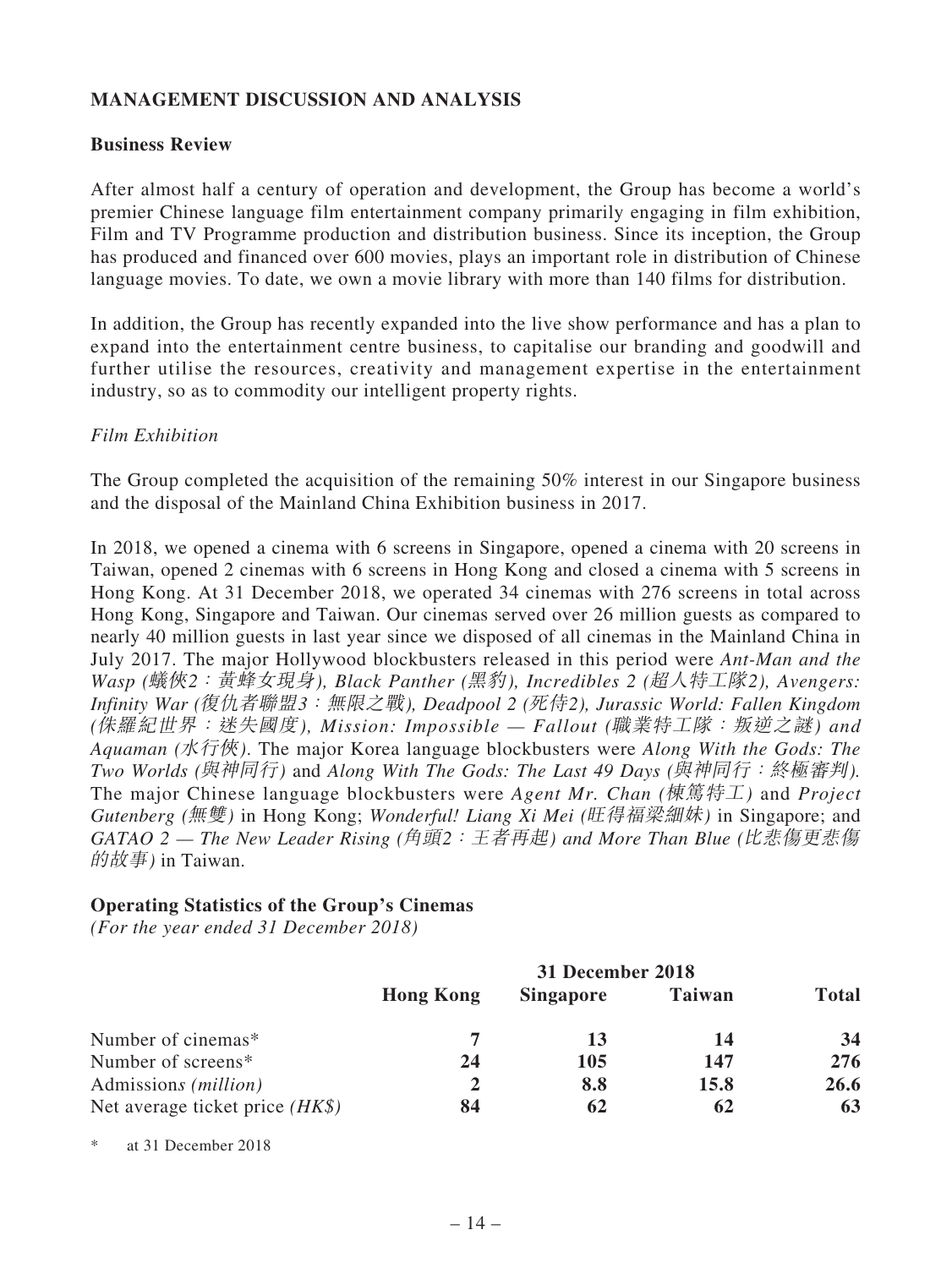|                                   | 31 December 2017 |           |        |       |
|-----------------------------------|------------------|-----------|--------|-------|
|                                   | Hong Kong        | Singapore | Taiwan | Total |
| Number of cinemas**               |                  |           |        | 31    |
| Number of screens <sup>**</sup>   | 23               | 99        | 127    | 249   |
| Admissions ( <i>million</i> )     | 2.3              | 9.0       | 15.8   | 27.1  |
| Net average ticket price $(HK\$ ) | 84               | 6()       | 6 I    | 62    |

\*\* at 31 December 2017

The Group is dedicated to the provision of a diversified video and audio experience for its audiences. All screens of the Group have been established with advanced digital equipment. There were 7 IMAX® screens in total for the Group in Taiwan as at 31 December 2018. The Group has also been enhancing the experience for our audiences by equipping 3D system, 4DX™, D-Box Motion Chairs, Advanced Panorama Dolby Atoms and DTSX sound systems in our cinemas in different regions.

## *Hong Kong*

*Operating Statistics of the Group's Cinemas in Hong Kong (For the year ended 31 December 2018)*

|                                          | 2018       | 2017 |
|------------------------------------------|------------|------|
| Number of cinemas*                       |            | 6    |
| Number of screens*                       | 24         | 23   |
| Admissions ( <i>million</i> )            | <b>2.0</b> | 2.3  |
| Net average ticket price $(HK\$ )        | 84         | 84   |
| Gross box office receipts (HK\$ million) | 167        | 195  |

\* at 31 December 2018

During the year under review, the Hong Kong market as a whole recorded box office receipts of HK\$1,966.9 million, an increase of 5.5% from HK\$1,864.1 million last year. The Group's cinemas in Hong Kong recorded box office receipts of HK\$166.9 million in this period (2017: HK\$194.6 million), representing a decrease of 14.2%. The decrease was primarily attributable to the net effect of the closure of GH Tsing Yi cinema with 5 screens in January 2018 (GH Tsing Yi cinema 2017 box office: HK\$34.4 million); and the 2 new cinemas opened during mid of the year and end of the year. Net average ticket price of the Group remain stable at HK\$84.3 during the year in Hong Kong.

To enable our cinemas becoming entertainment hubs of greater scope, we showed 118 alternative contents in 2018. It was encouraging that we developed a competent team in organizing the alternative contents and a strong base of alternative content fans. It was proven by our successful alternative content shows such as the Live Broadcast "*LOVELIVE! SUNSHINE*!!" and the Live Broadcast "*iDOLM@STER*", which, respectively, reached a remarkable 75.6% and 73.0% fill rates and the two broadcasts recorded an average ticket price of HK\$330.0.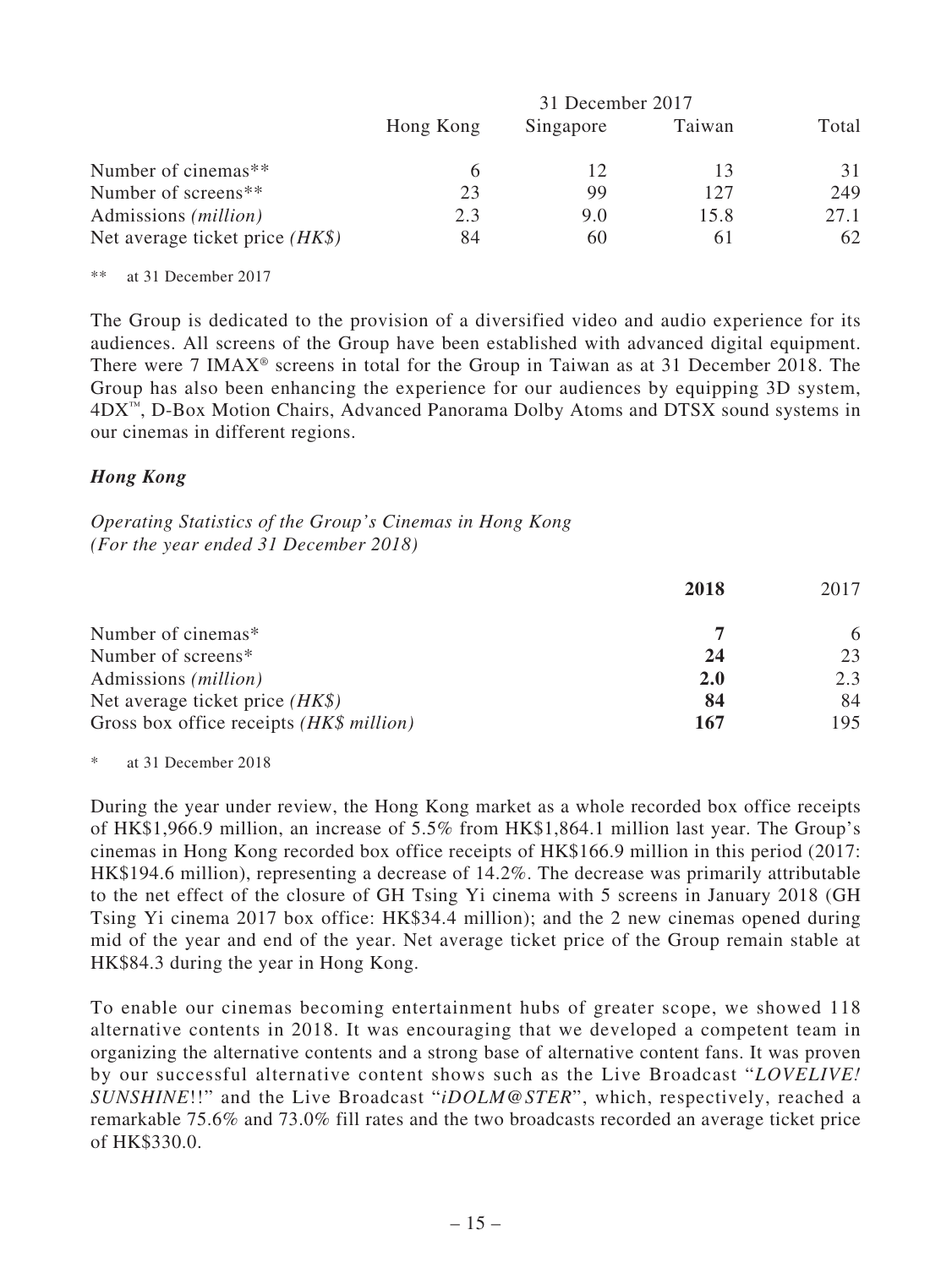Screen advertising was also a new profit driver to our Hong Kong region as we have already contracted with 22 cinemas as at 31 December 2018, we expected steady growth in revenue and profit in coming years.

## *Singapore*

*Operating Statistics of the Group's Cinemas in Singapore (For the year ended 31 December 2018)*

|                                    | 2018 | 2017 |
|------------------------------------|------|------|
| Number of cinemas*                 | 13   | 12   |
| Number of screens*                 | 105  | 99   |
| Admissions ( <i>million</i> )      | 8.8  | 9.0  |
| Net average ticket price $(S\$ )   | 10.6 | 10.6 |
| Box office receipts $(S\$ million) | 94   | 95   |

### at 31 December 2018

During the year, the Singapore market box office receipts dropped by 3.3% to S\$199.4 million (2017: S\$206.1 million) due to lack of record blockbusters. Golden Village cinemas reported box office receipts of S\$93.8 million (2017: S\$95.4 million), representing a slight decrease in box office receipts of 1.6% compared to last year. Nevertheless, the Group's results outperformed the overall Singapore market and we continued to be the market leader with a market share of 47.1% (46.3% in 2017). Golden Village cinemas' Gold Class provides customers a prestige theatrical experience which their automated ticketing machines and autogates give patrons an easy, fast and efficient cinematic experience like none of the others.

Hollywood blockbusters are always popular in Singapore and bring a stable profit contribution to the Group. Hollywood blockbusters released during the year included *Ant-Man and the Wasp (*蟻俠*2*:黃蜂女現身*), Black Panther (*黑豹*), Incredibles 2 (*超人特工隊*2), Avengers: Infinity War (*復仇者聯盟*3*:無限之戰*), Deadpool 2 (*死侍*2), Jurassic World: Fallen Kingdom (*侏羅紀世界:迷失國度*), Mission: Impossible — Fallout (*職業特工隊:叛逆之謎*) and Aquaman (*水行俠*)*. Apart from the Hollywood blockbusters, Korea language blockbusters: *Along With the Gods: The Two Worlds (*與神同行*)* and *Along With The Gods: The Last 49 Days (*與神同行:終極審判*) were also welcomed by Singapore market.* The major Chinese language blockbuster in Singapore was *Wonderful! Liang Xi Mei (*旺得福梁細 妹*)*.

Since the completion of acquiring the remaining 50% equity interest of Dartina Development Limited (the "Acquisition") in October 2017, we changed the accounting of its results from equity accounting to full consolidation. For details of the Acquisition, please refer to the circular dated 19 December 2017 of the Company published on the website of The Hong Kong Exchanges and Clearing Limited.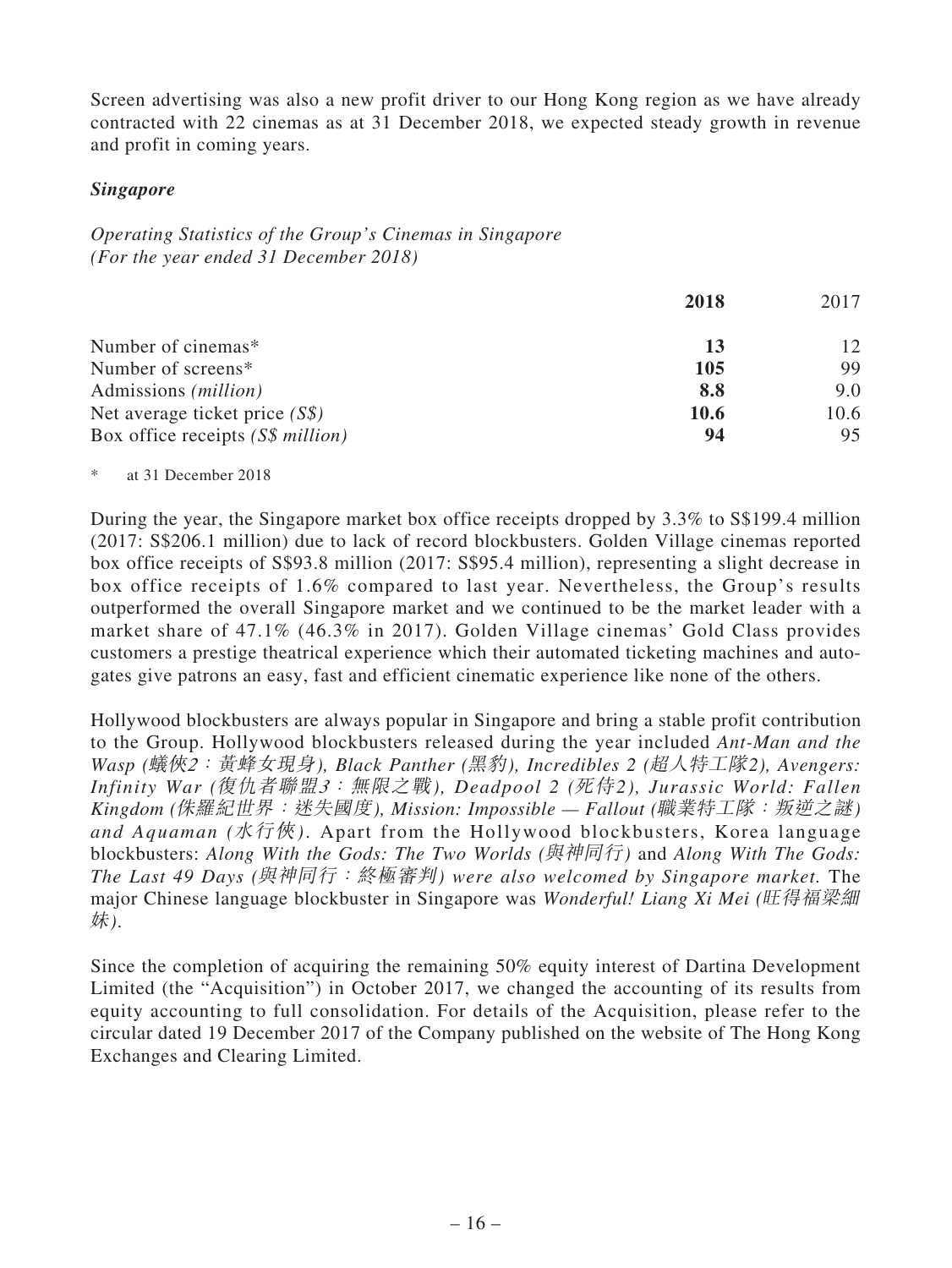## *Taiwan*

*Operating Statistics of the Group's Cinemas in Taiwan (For the year ended 31 December 2018)*

|                                   | 2018 | 2017 |
|-----------------------------------|------|------|
| Number of cinemas*                | 14   | 13   |
| Number of screens*                | 147  | 127  |
| Admissions ( <i>million</i> )     | 15.8 | 15.8 |
| Net average ticket price (NTD)    | 236  | 234  |
| Box office receipts (NTD billion) | 3.7  | 3.7  |

\* at 31 December 2018

During the period, Taiwan's market box office receipts amounted to NTD10.8 billion, representing an increase of 2.1% from NTD10.6 billion in last year. The Group's 35.71% owned Vie Show cinema circuit ("Vie Show") recorded total box office receipts of NTD3,732.3 million (2017: NTD3,685.7 million), representing an increase of 1.3% from last year and the share of reportable segment profit from Vie Show increased from HK\$30.9 million to HK\$36.5 million compared to last year, representing a 18.0% increment. Vie Show continued to be the largest film exhibitor in Taiwan. Adhering to the Group's comprehensive entertainment hub strategy, Vie Show continues its operation in the popular "UNICORN" handmade popcorn counter in all its 14 cinemas. Vie Show also opened a Japanese Premium French Toast restaurant in Taichung Mitsui Outlet mall in December 2018, first store outside Japan which close to 10,000 customers have been served in its first month of operation.

### **Film & TV Programme Distribution and Production**

On an aggregated basis the Group's film distribution and production business recorded revenue of HK\$53.6 million (2017: HK\$47.6 million), representing an increase of 12.6% compared to last year. The distribution revenue was mainly generated by distributing some famous releases such as *Operation Red Sea (*紅海行動*), Men On The Dragon (*逆流大叔*), Big Brother (*大師兄*) and Tracey (*翠絲*)* in Hong Kong. *Hindi Medium (*起跑線*)*, an Indian Hindilanguage comedy-drama film, was also distributed in Hong Kong and welcomed by the market. The Group also participated in the advertising activities of *Project Gutenberg (*無雙*)* in Hong Kong. The famous releases outside Hong Kong were *Back to the Good Times (*花甲大 人轉男孩*) and The Devil Fish (*人面魚紅衣小女孩外傳*)* in Taiwan and *Along With the Gods: The Two Worlds (*與神同行*), Along With The Gods: The Last 49 Days (*與神同行:終極審判*)*  and *Wonderful! Liang Xi Mei (*旺得福梁細妹*)* in Singapore. For the production sector, the Group will continue to invest independently and cooperatively with local and overseas studios to produce movies and TV programmes of high quality and carry out intellectual property redevelopment in the foreseeable future. The Group's film library with perpetual distribution rights kept on bringing steady licensing income to the Group.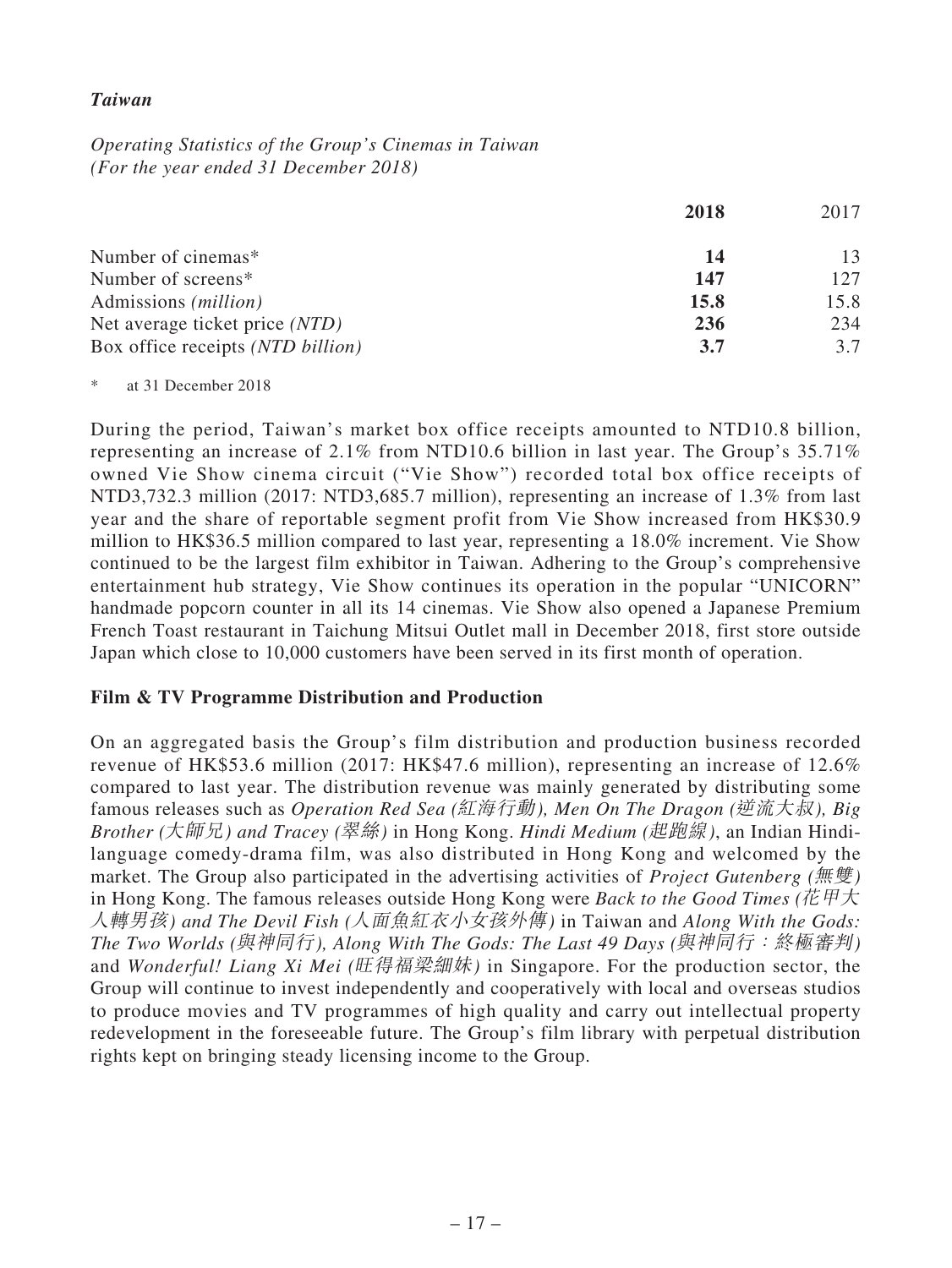# **FINANCIAL REVIEW**

## **Profit and loss**

In 2018, the Group's revenue increased by 4.4% to HK\$1,051.0 million, mainly reflecting the acquisition of the remaining 50% interest in our Singapore business which changed the accounting of its results from equity accounting to full consolidation upon the completion on 25 October 2017 and the disposal of the China Exhibition business in 2017. Significant revenue was derived from the China Exhibition business in 2017 which was not repeated in 2018 after the disposal, however, the Singapore business filled up the gap. The Group's gross profit increased by 8.5% to HK\$653.4 million and gross profit margin improved slightly by 2.4 percentage points to 62.2%.

Share of profits of joint ventures in 2018 amounted to HK\$35.8 million, a decrease of 51.6%. The decrease was mainly reflecting the change of our accounting of the Singapore business which contributed HK\$43.8 million in 2017, results of the Taiwan business alone was HK\$30.2 million in 2017, an increase of 18.6% in 2018.

Profit attributable to the equity holders of the Company amounted to HK\$52.5 million as compared to HK\$2,242.1 million in last year. This was mainly due to several one-off items with net gains of HK\$2,747.8 million recorded in 2017 including gains on disposals, fair value change of derivative financial instruments, loss on re-measurement of liability component of convertible bonds, etc. No such one-off gains happened in 2018.

### **Statement of financial position**

Our financial position remained healthy. The Group's net assets decreased by HK\$661.6 million, from HK\$2,842.7 million as at 31 December 2017 to HK\$2,181.1 million as at 31 December 2018. Total assets decreased by HK\$650.6 million to HK\$4,026.2 million. These were mainly due to the payment of a special dividend of HK\$708.3 million in January 2018. Cash and cash equivalents of the Group was HK\$1,290.1 million (31 December 2017: HK\$1,961.1 million). Non-current pledged bank balances were kept at HK\$137.0 million, at the same level as last year. Outstanding borrowings amounted to HK\$1,299.3 million (31 December 2017: HK\$1,234.9 million), which comprised mainly interest-bearing bank loans. The interest-bearing bank loans were secured by pledged cash, corporate guarantees, equity shares and properties. The Group's gearing ratio (measured as total borrowings to total assets) was maintained at 32.3% (31 December 2017: 26.4%) and the Group was in a net cash position (measured as cash and bank deposits less total borrowings) of HK\$127.7 million (31 December 2017: HK\$910.6 million).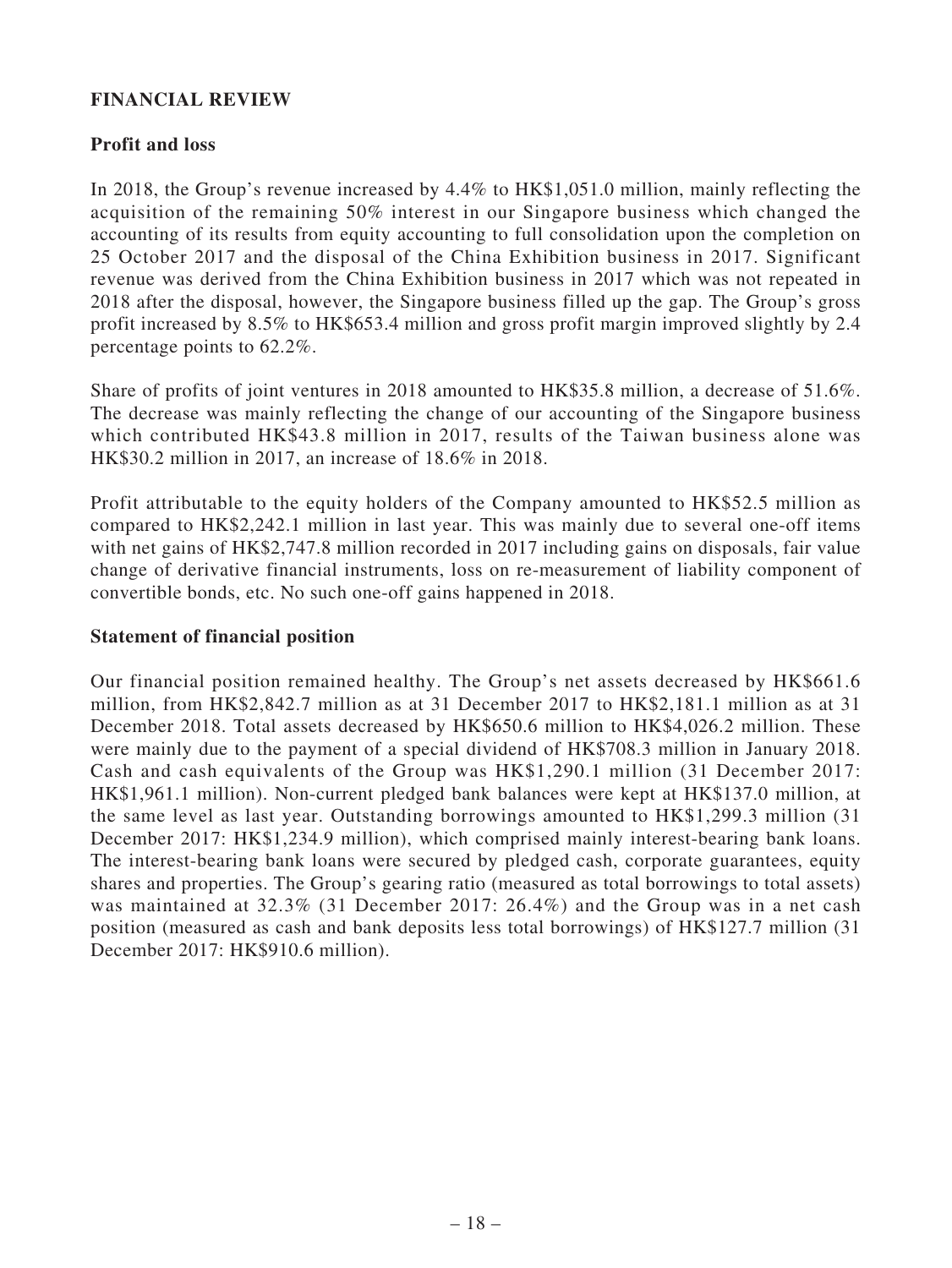# **OUTLOOK**

While concerns over rising US interest rates and the full impact of the trade war between the world's two largest economic powers has yet to be felt, it has nonetheless started to affect market sentiment and consumer spending. The overall operating environment will become increasingly challenging. We are making preparations in advance to tackle the possible adversity. We will continue to strengthen our core competencies, while at the same time focus on reviewing our upcoming cinema expansion strategy as well as seek out further opportunities to new investment projects, especially in the entertainment and lifestyle industries.

In Taiwan, Vie Show will consistently stick with the cinema network expansion strategy. Plenty of potential sites and more cinemas are expected to be opened in the coming few years.

In Hong Kong, the Group will further invest into the film exhibition business by opening one new cinema in the 2019. Riding on the success of alternative contents in previous years, the Group will cooperate with different business partners to offer a variety of events including live broadcasting of Japanese and Korean mini-concerts and fans meeting in the cinemas. It is expected that the growth of demand for alternative shows will continue to bring considerable profit to the Group. At the same time, the Group will keep selectively invest in film and video production and distribution business as well as any high return projects.

In Singapore, the Group will continue to grow by actively pursuing suitable cinema sites that bring us additional steadily cash flow. It is expected a cinema in Funan with 7 screens will be launched in 2019. Adopting the strategy to diversify the earning stream to achieve sustainable growth, advanced settings such as 4DX™ motion seat hall and Gemini couple seat to offer an extraordinary movie experience as well as conventional halls to cater to the mass market will be provided in some of our new sites.

Looking ahead, the Group will continue to actively seek investment opportunities in the regional media, entertainment, technology and lifestyle sectors that are related to the Group's existing business, and at the same time be prepared to seek other new businesses that shall add value to our Shareholders. The directors are confident that the Group will be able to achieve sustainable growth and deliver long term value to the shareholders, and at the same time keep diversifying the business as well.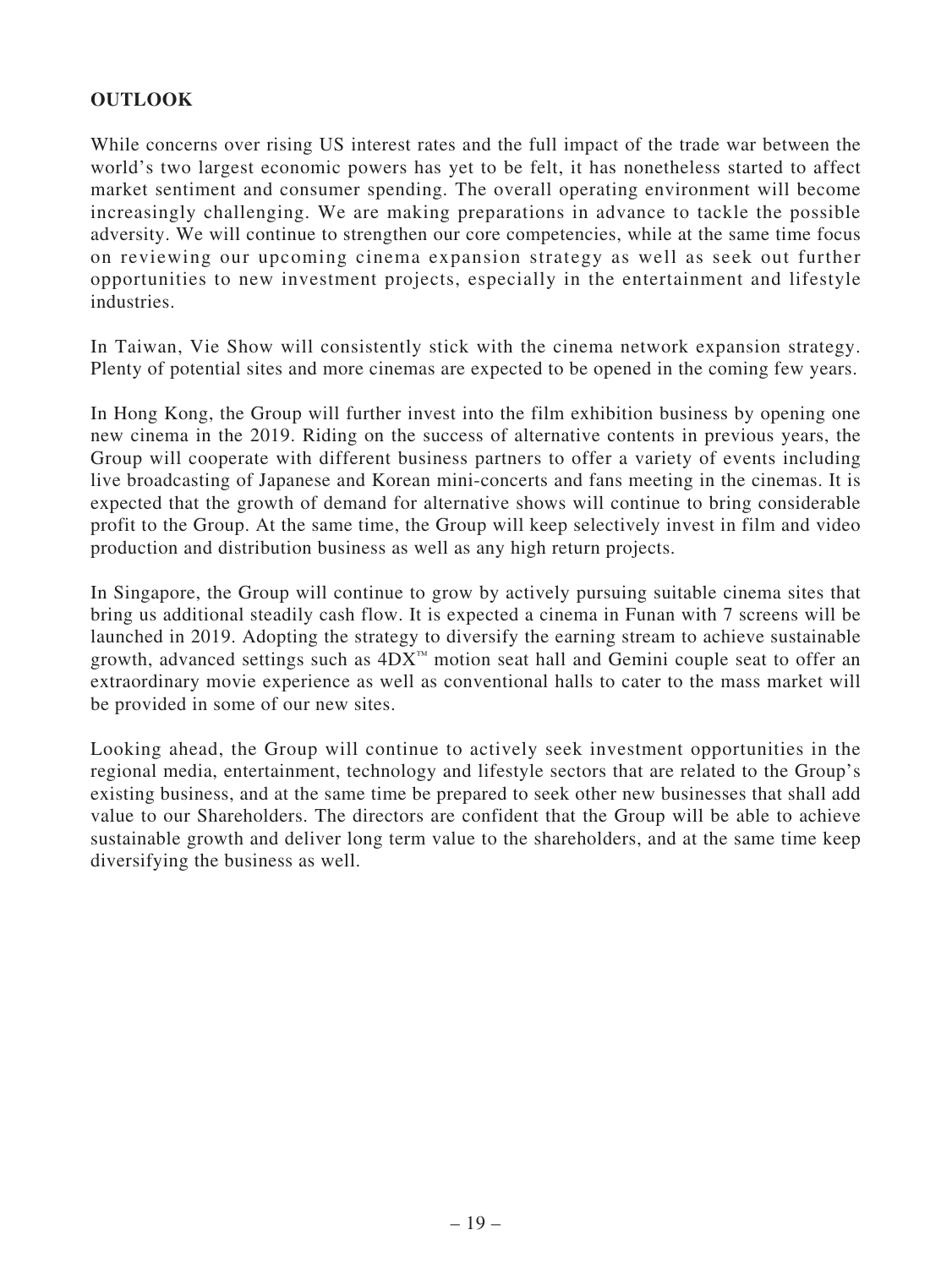# **FINANCIAL RESOURCES AND LIQUIDITY**

As of 31 December 2018, the Group had cash and cash equivalents amounting to HK\$1,290.1 million (31 December 2017: HK\$1,961.1 million). The Group's total outstanding borrowings amounted to HK\$1,299.3 million (31 December 2017: HK\$1,234.9 million), which comprised mainly bank borrowings. The Group's gearing ratio, calculated on the basis of total borrowings over total assets stood at a healthy level of 32.3% (31 December 2017: 26.4%) and our cash to debt ratio at 109.8% (31 December 2017: 173.7%). As of 31 December 2018, the Group had HK\$137.0 million pledged cash balances to secure its banking facilities. In order to minimise potential risks for the Group's development and economic status, the management will keep monitoring gearing and will make relative adjustments if necessary. The Group at this moment has reasonable financial leverage. Meanwhile, the Group takes advantage of equity financing together with available bank loan facilities to fund the cinema projects, potential acquisitions of profitable business opportunities so as to implement its expansion plan. The Group believes that its current cash holding and available financial facilities will provide sufficient resources for its working capital requirements.

The Group's assets and liabilities are principally denominated in Hong Kong dollars, Renminbi and Singapore dollars, except for certain assets and liabilities associated with the investments in Taiwan. The overseas joint venture of the Group is operating in its local currencies and is subject to minimal exchange risk. The directors will continue to assess the exchange risk exposure, and will consider possible hedging measures in order to minimize the risk at reasonable cost. The Group did not have any significant contingent liabilities or offbalance sheet obligations as of 31 December 2018 (31 December 2017: Nil).

# **EMPLOYEES AND REMUNERATION POLICIES**

As at 31 December 2018, the Group had 367 (2017: 394) permanent employees. The Group remunerates its employees mainly by reference to industry practice. The Group also operates a defined contribution retirement benefit scheme under the Mandatory Provident Fund Schemes Ordinance and as at 31 December 2018, there were no forfeited contributions arising from employees leaving the retirement benefit scheme.

# **FINAL DIVIDEND**

The Directors do not recommend the payment of any final dividend for the year ended 31 December 2018 (31 December 2017: Nil).

# **PURCHASE, SALE OR REDEMPTION OF LISTED SECURITIES**

The Company has not redeemed any of its listed securities during the year ended 31 December 2018. Neither the Company nor any of its subsidiaries has repurchase or sold any of the Company's listed securities on The Stock Exchange of Hong Kong Limited (the "Stock Exchange") during the year.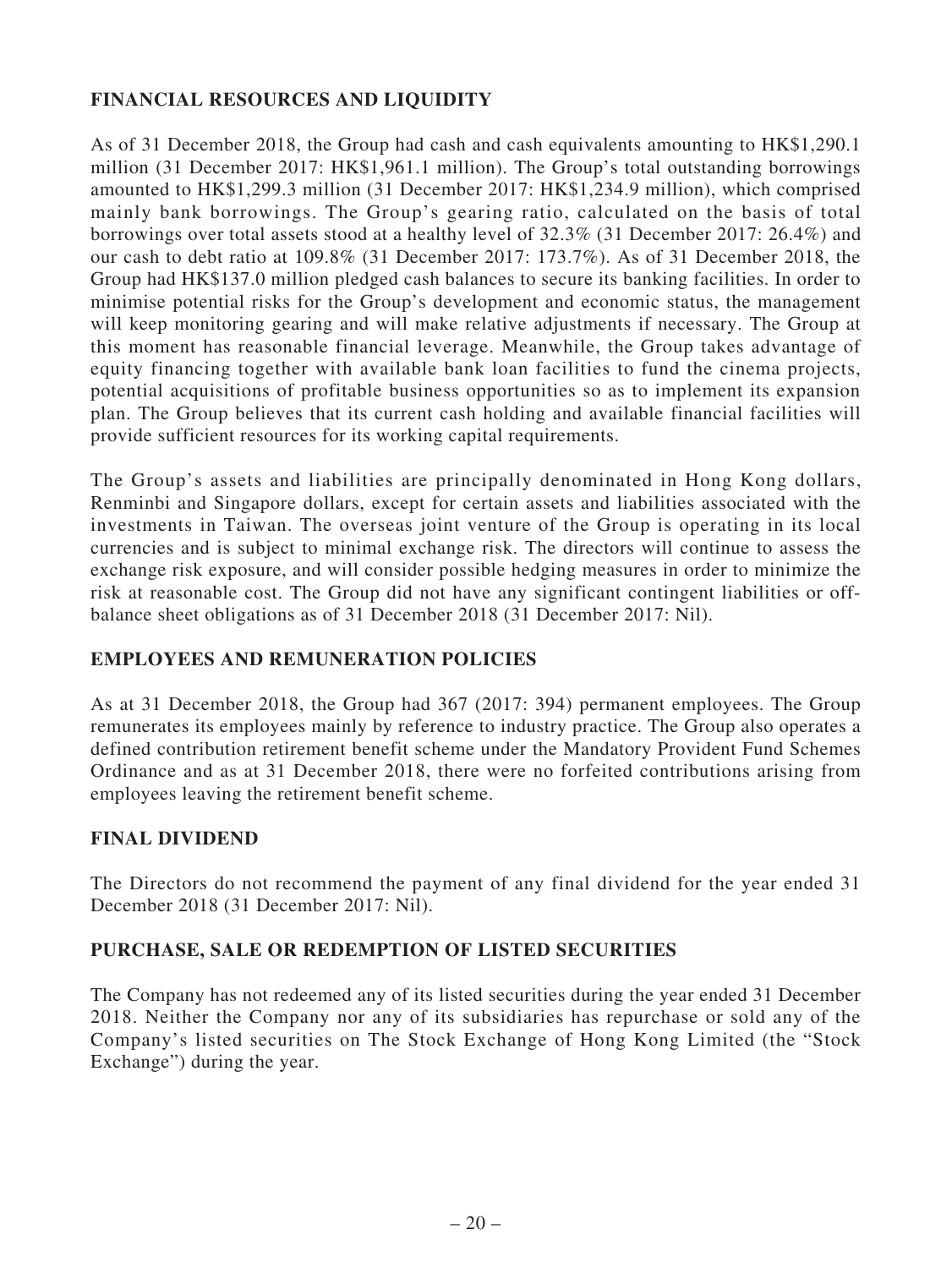# **COMPLIANCE WITH MODEL CODE**

The Company has adopted its own code on terms no less exacting than those set out in the Model Code for Securities Transactions by Directors of Listed Issuers in Appendix 10 of the Listing Rules (the "Model Code"). The Company has made specific enquiries with all the Directors and all of them have confirmed that they had complied with the requirements set out in the Model Code and the Company's Code for the year ended 31 December 2018.

## **COMPLIANCE WITH CODE ON CORPORATE GOVERNANCE CODE**

The Board recognises the importance of good corporate governance to maintain the Group's competitiveness and lead to its healthy growth. The Company has taken steps not only to comply with code provisions as set out in the Corporate Governance Code (the "CG Code") under Appendix 14 to the Listing Rules but also to aim at enhancing corporate governance practices of the Group as whole.

For the year ended 31 December 2018, the Company has complied with the code provisions of CG Code, with the exception of code provisions A.4.1 and E.1.2.

Pursuant to code provision A.4.1 of the CG Code, non-executive directors of a listed issuer should be appointed for a specific term, subject to re-election. All non-executive Directors were not appointed for a specific term but are subject to the requirement of retirement by rotation and re-election at least once every three years at the annual general meetings of the Company in accordance with the relevant provisions of the Company's Bye-laws, accomplishing the same purpose as being appointed for a specific term. As such, the Company considers that sufficient measures have been taken to ensure that the Company's corporate governance practices are no less exacting than those in the code provisions of the CG Code.

According to code provision E.1.2, Mr. Wu Kebo, the Chairman of the Board, should have attended the annual general meeting of the Company held on 12 June 2018. However, Mr. Wu Kebo was unable to attend the abovementioned annual general meeting due to another business commitment. Mr. Li Pei Sen, who took the chair of the said annual general meeting, together with other members of the Board who attended the annual general meeting were of sufficient caliber and knowledge for answering questions at the annual general meeting.

### **AUDIT COMMITTEE**

The Audit Committee was established with written terms of reference in accordance with the CG Code. The Audit Committee is delegated by the Board to assess matters related to the financial statements and to perform the duties, including reviewing the Company's financial controls and internal control, financial and accounting policies and practices and the relationship with the external auditor. The Audit Committee has reviewed the systems of internal control and the financial statements for the year ended 31 December 2018.